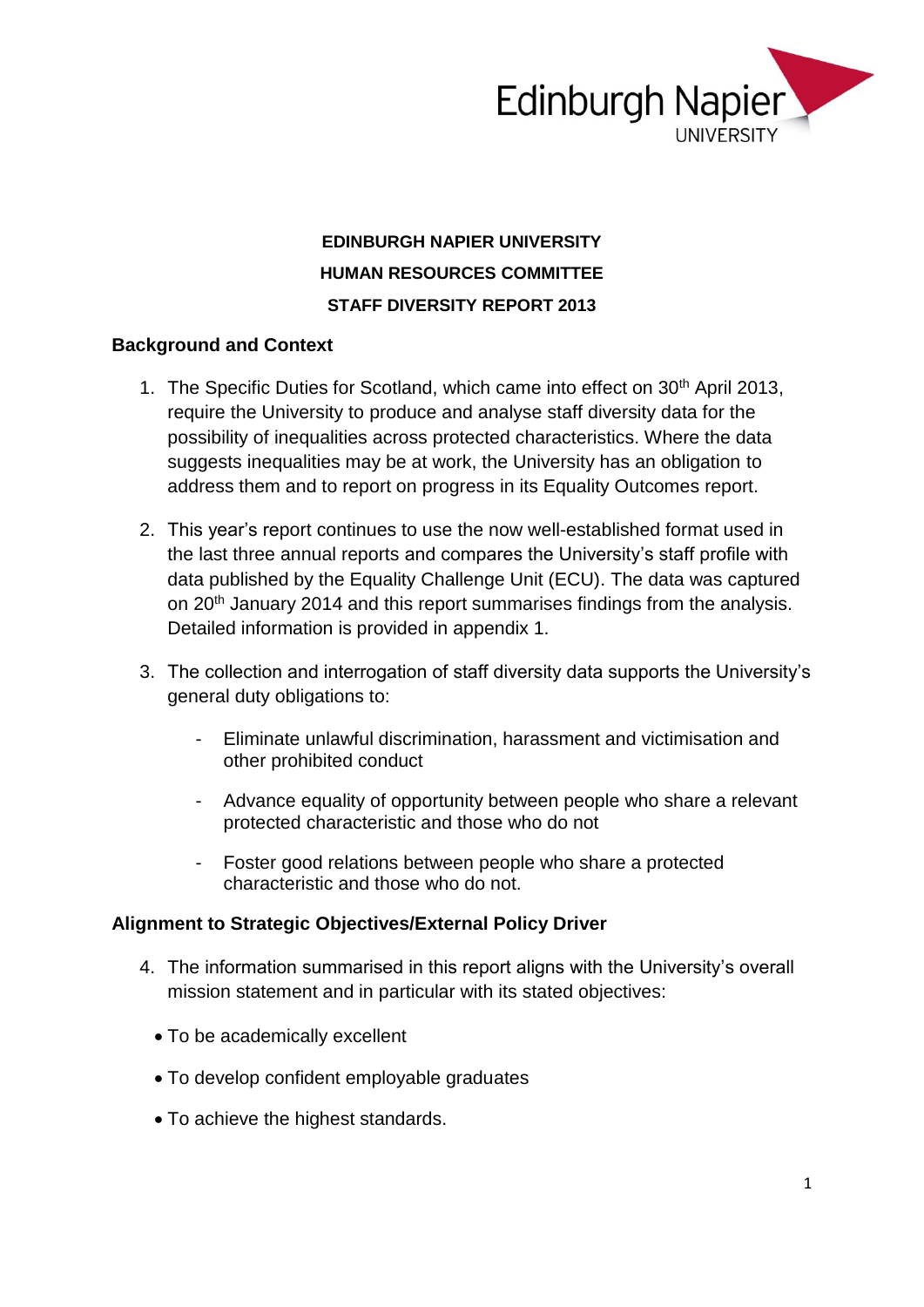## **Summary of the data**

**.** 

Applications for employment

- 5. In 2012/13, the University advertised 188 posts. These varied in the hours offered and, for the purposes of a consistent approach to reporting, all recruitment exercises except those for associate staff and Ph.D students were included. The University has traditionally excluded casual staff for the purposes of this report and the data presented is the latest in a series of annual staff diversity reports stretching back to 2008. This allows the University to build-up a robust set of data from which trends over a meaningful period can be analysed.
- 6. Appendix 1 shows that there has been a further increase in the numbers of applications for employment received by the University. This year's figure is 5998 and, although this represents around a 20% increase in applications, the gender make-up of applicants has remained fairly consistent. The University still receives more applications from women (56%) than men (42%). Disappointingly, the number of applicants who declined to complete this field rose from 66 (1%) to 149 (2%).
- 7. On a more positive note, the University's data has now reached a point where it is possible for recruitment managers to interrogate diversity trends for each post advertised in order to establish interest by protected characteristic. This bodes well as it provides an evidence-base from which the University can deduce the 'diversity outcomes' of each single instance of recruitment i.e. the University is able to establish if there are particular posts which attract a particular demographic and if necessary, what can be done to widen appeal. This is consistent with guidance from the Equality and Human Rights Commission and implicit in the University's strategic objectives.
- 8. It is gratifying to note that for the third year in succession there has been 100% completion of the disability field. As a percentage the figures are consistent with 2011/12 (3% declared a disability while 97% stated they had no disability). The national rate for staff in post (the only reliable benchmark that can be used) is around 92%<sup>1</sup> and this therefore compares very favourably. When viewed within the context of a significant overall increase in applications it represents a very positive step forward.
- 9. There has been another significant increase in the numbers of applicants from a minority ethnic background (39%) and a comparison is made later in this report with staff in post by ethnic origin. As with the disability field, there has

<sup>1</sup> Equality Challenge Unit: *Equality in higher education: Statistical report 2013 Part 1: Staff, p146.*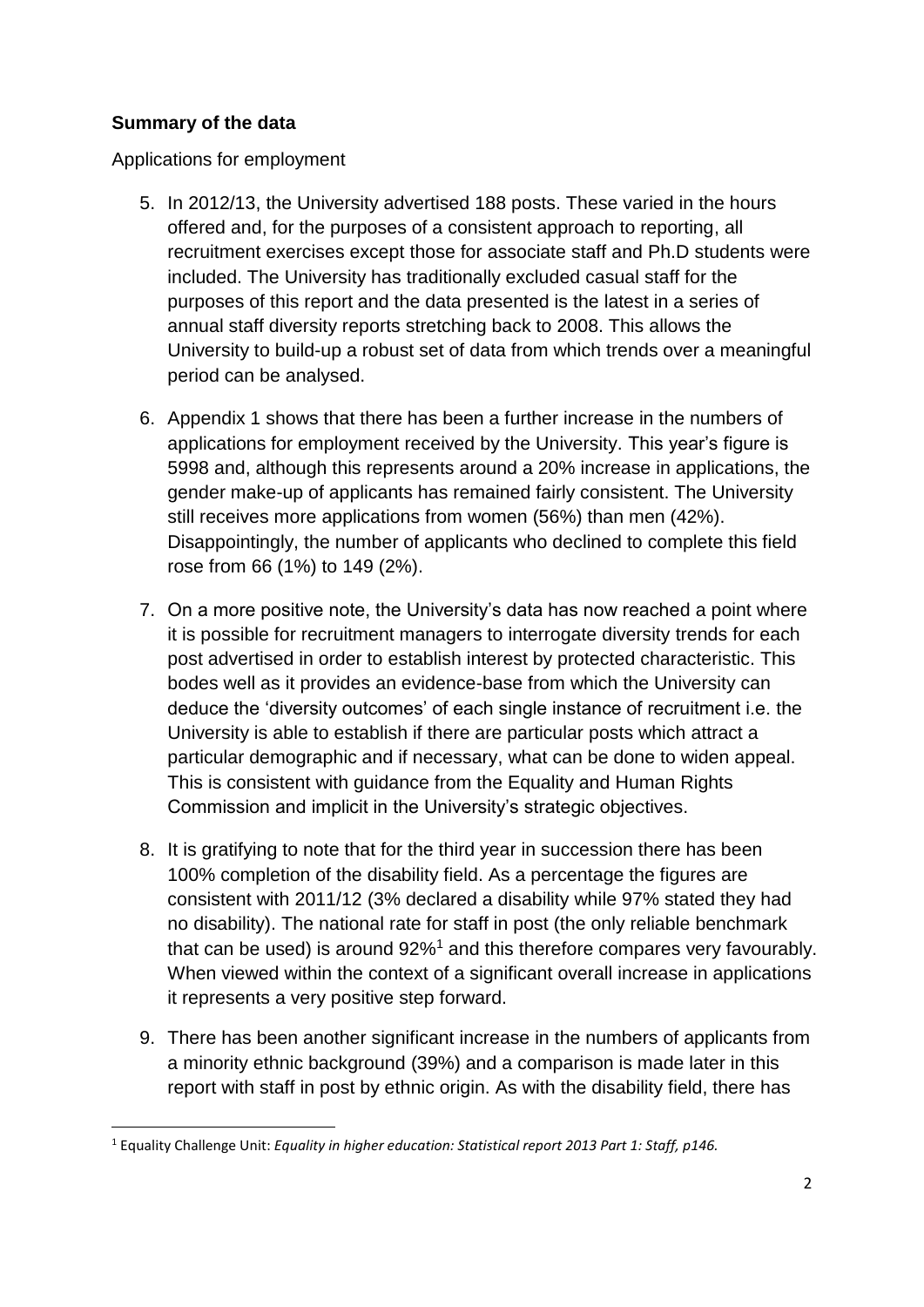been an increase in the numbers leaving this field blank up from 49 (1%) in 2011/12 to 128 (2%). The national rate for staff in post (the only reliable benchmark that can be used) is 95%<sup>2</sup> and this therefore compares favourably.

- 10.Comparative data for religious identity was not available for last year's report but is for this. The figures show numerical increases in each of the religion (or no religion) categories but remain fairly static in percentage terms. The largest 'group' remains those who state no religion or belief affiliation (47%) followed by those who identified as 'Christian' (36%). Given the 'sample' size, these figures can be accepted as being representative and are roughly consistent with the staff in post figures.
- 11. As with the previous protected characteristic categories, the figures for Sexual Orientation have increased overall but as a percentage of the total remain fairly constant. 90% of applicants stated that they identified as 'heterosexual', 2% as gay or lesbian, 2% as bisexual and 6% did not complete the field. As commented in last year's report, the percentages should continue to be treated cautiously as they do not reflect commonly assumed percentages for lesbian/gay/bisexual people (national figures vary widely between 1.5% and 7% depending on how the question is framed and the locus of where it is asked). However, the overall completion rates have held up well and this is to be welcomed as a positive trend.

## New Starts

- 12.A total of 222 staff started at the University in 2012/13 and of these 124 (56%) are female and 98 male (44%). This maintains the trend within the University and the wider sector of more women being attracted into the sector than men.
- 13.Of the new-starts, 63 (28%) identified as minority ethnic, 145 (65%) as White and the remainder 14 (7%) are not known. While it may be argued that these percentages are at variance from those who made applications for employment it should be noted that this is a relatively small sample (222 as opposed to 5998) and therefore easily skewed.
- 14.189 (85%) new staff stated they had no disability, 17 (8%) stated they had and the remaining 16 (7%) did not complete the field. This seems to suggest a greater rate of disability declaration but again due to the low numbers involved caution is advisable.
- 15.187 (84%) new starts identified as heterosexual, 7 (3%) as lesbian/gay/bisexual and the remainder 28 (13%) did not complete the field.

**.** 

 $2$  Ibid, p74.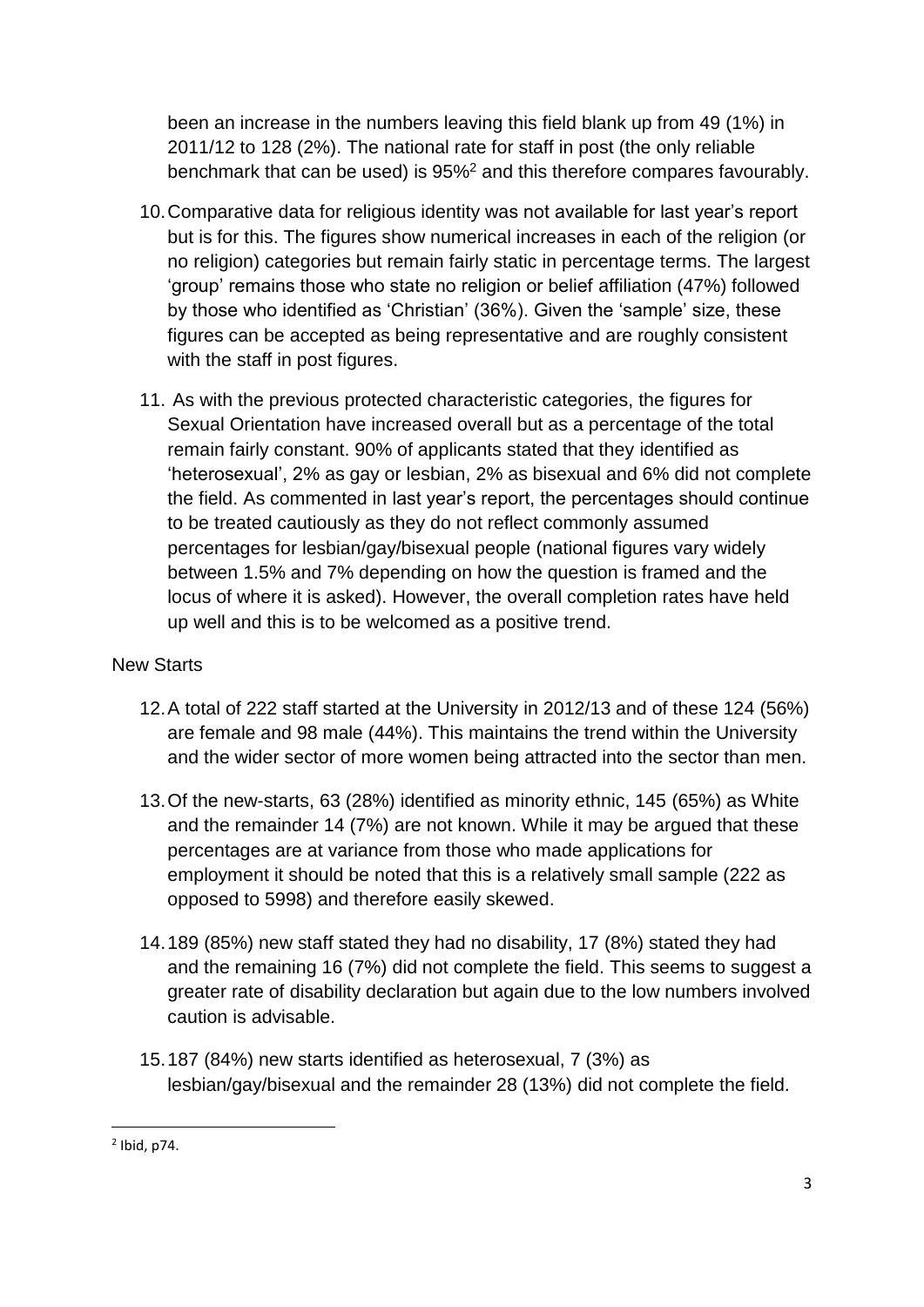Caution is advised as was the case with disability due to the relatively small numbers involved but it is nevertheless disappointing to note that once in post successful applicants appear more reluctant than at application stage to complete this field on their Contract Acceptance Form.

### Staff in post

- 16.The total number of staff employed on various tenures at the University is 1695, up 70 from 2011/12. Of these, 46% are 'academic' posts and 54% Professional Services posts<sup>3</sup>. This is roughly in line with national trends in the sector of increases in the percentage of academic staff and decreases in professional services staff.<sup>4</sup> Overall, however, academic staff form a smaller proportion of total staff employed.
- 17.There has been remarkably little movement either in the total number of staff employed or the percentage of either sex. This has been a stable picture since 2007/8 with female staff continuing to form a majority (53%) and male staff remain a minority (47%). This is consistent with the sector at both UK and Scotland levels. Taken over a longer timeframe, the proportion of female staff has increased in line with UK trends as has the decrease in male staff (by around 1.4%).<sup>5</sup>
- 18.There have been small changes within the staff by gender and grade category and female staff continue to form a majority in grades 2-4. From a total of 630 posts within these grades, female staff account for 393 (59%) which is down from 63% in 2011/12. There is near-parity at grades 5-6 with female staff accounting for 436 staff and males 422. In grades 7-8 and above, male staff (147) outnumber female staff (88) which is above the level reported in 2011/12 (63% male, 37% female).
- 19.As reported last year, a direct comparison with ECU data cannot be made because of the different pay structures in place in England and Wales and this remains the case. However, although a case for examining why the trend for women to continue outnumbering men at lower grades, and men outnumbering women at higher grades, can be made, it should be borne in mind that many factors, including individual choice, are at play. From an equality perspective, and as the University's Equal Pay Report 2013 has demonstrated, there are no fundamental equal pay issues within the grades (the area over which the University has the greatest influence).

**.** 

<sup>&</sup>lt;sup>3</sup> A small number of staff occupy more than one post.

<sup>4</sup> Ibid p19.

<sup>5</sup> Ibid, p34.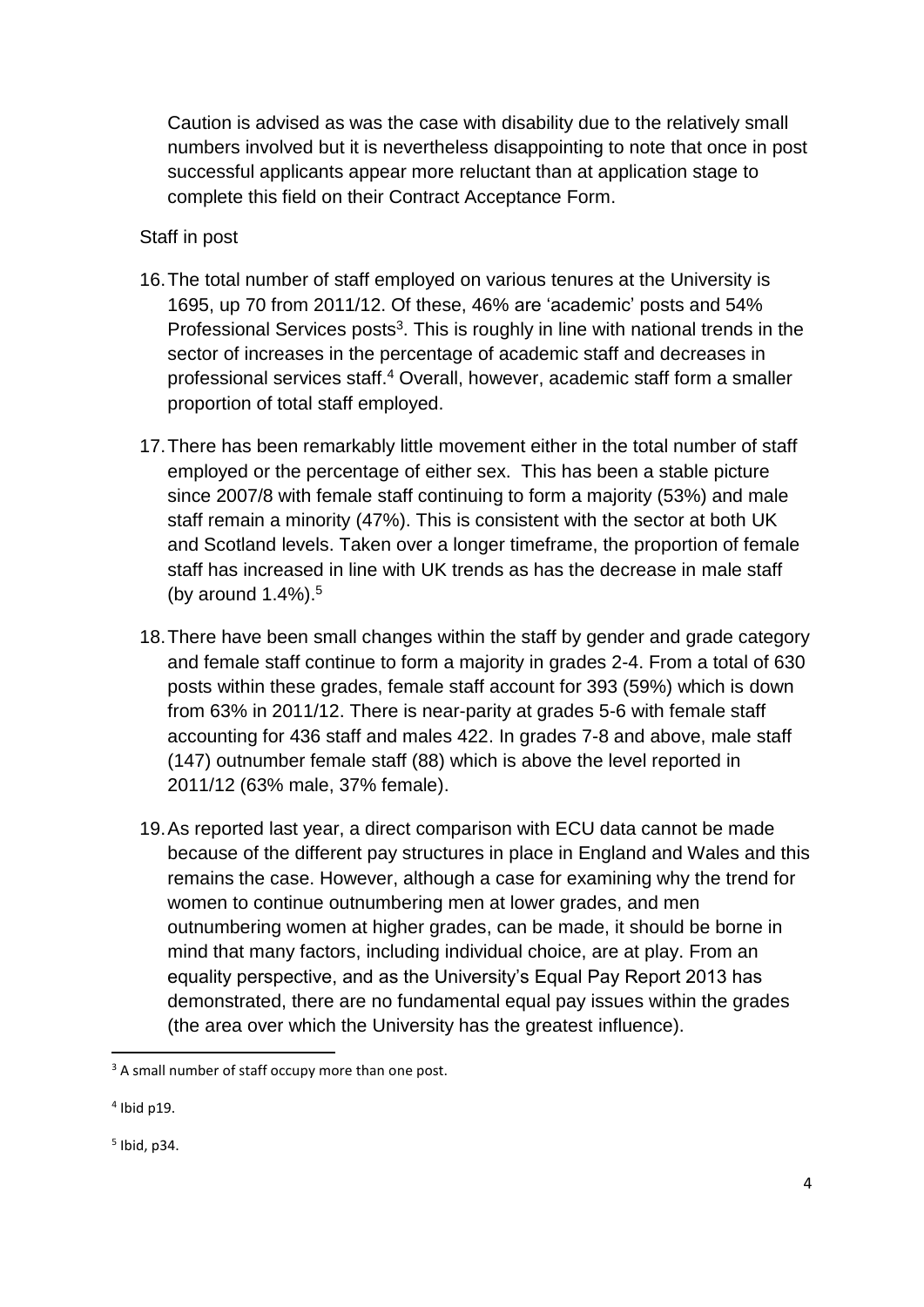- 20.There continues to be a marked difference between academic staff work patterns and those of professional services staff (some of this can be accounted for by the operational nature of service departments). 60% of academic staff working a full-time pattern are male and the percentage of academics who work part-time is close to gender parity. This is consistent with the UK average<sup>6</sup>.
- 21.In contrast, professional services staff working a full-time pattern are close to gender parity and the overwhelming majority working part-time are female (81%). As commented in previous reports, there are many factors that could explain this, including individual choice. This is also consistent with the UK average.
- 22.The numbers of staff who have identified as minority ethnic has grown significantly since 2011/12 up from 274 (17%) to 396 (23%) and the data field is, for the first time, 100% complete. Increased declaration is in line with national trends where the average is around 94%<sup>7</sup>. In contrast to the UK-wide picture, more minority ethnic staff are employed in academic areas (29% of all academic staff) than in professional services (23% of all professional services staff). Minority ethnic staff form a roughly proportionate percentage (17%) of staff at the highest grades (often taken as a litmus test to establish whether institutional racism is operating). Very few women from a minority ethnic background appear in the grade 8 and above pay-scale category.
- 23.The percentage of staff declaring a disability has remained steady at 5% of all staff, although the actual numbers have increased to 91. This trend is in line with national data<sup>8</sup>. Declaration rates at the University are slightly lower (90%) than the sector average (92%) and, in contrast to national data, where the lowest rates of disability are among academic areas (2.9%), the University's data shows disability rates of around 5% for both academic and professional services areas.
- 24.The University's age profile is generally out-of-step with the sector average. It employs less in the under 35 group (20%) than the average (28%), considerably more in the 35-54 age group (56%) than the sector average (43%) and less in the over 55 (but under 65) group (21% whereas the average is 29%). A new category of 65+ has been added to this data set in order to monitor how many staff are working beyond the former Default

**.** 

 $<sup>6</sup>$  Ibid, p33.</sup>

 $<sup>7</sup>$  Ibid, p73.</sup>

<sup>8</sup> Ibid, 145.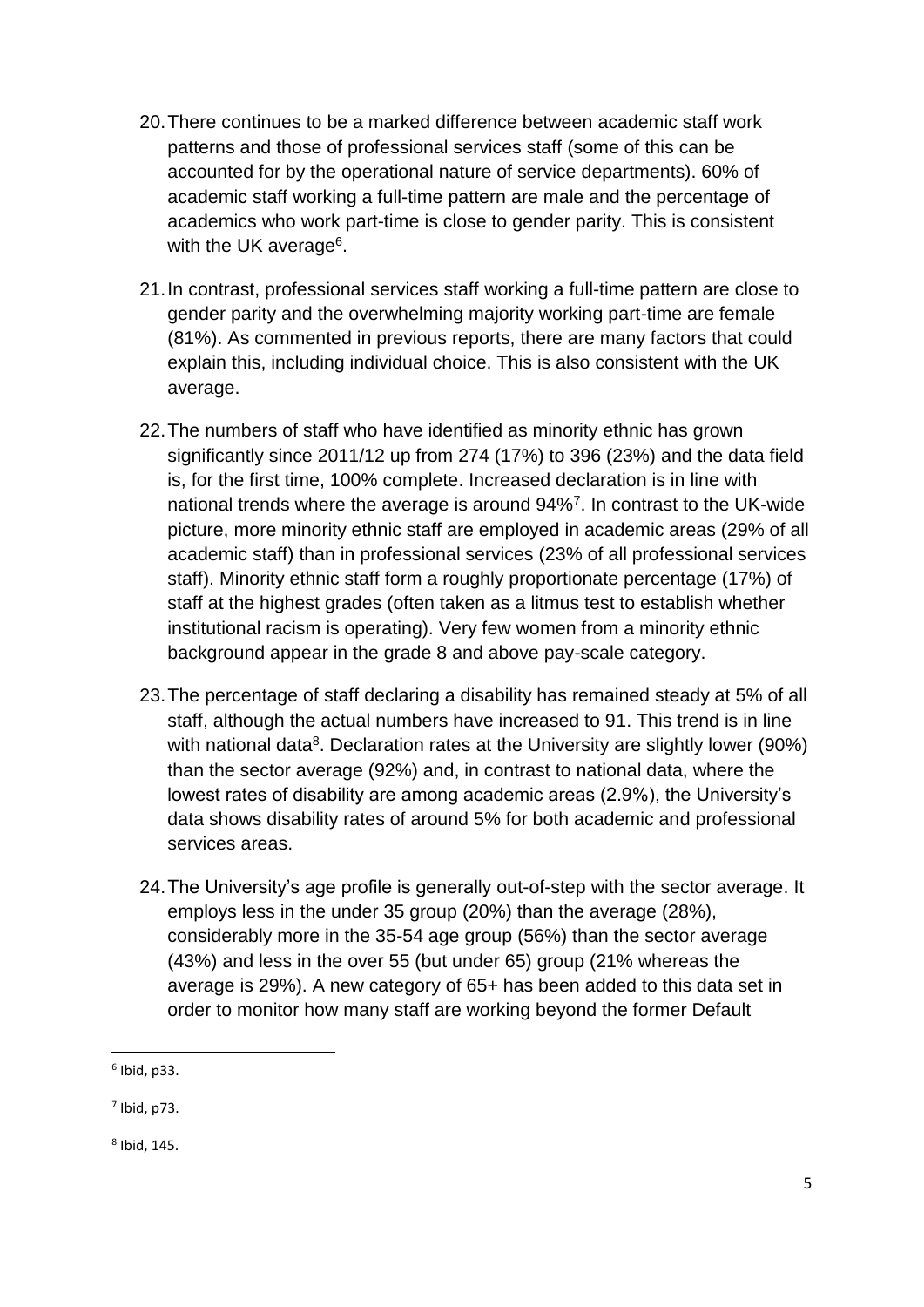Retirement Age and the University's figure of 3% is higher than the sector average. Although caution is again advised due to the small numbers involved, it is worthwhile noting that the majority of those working past the age of 65 are men.

### Leavers and the Exit Questionnaire

- 25.As reported last year, an online questionnaire has been developed by Human Resources to replace the former paper-based system. The system's software platform is about to be changed and detailed analysis will be included in the annual Equality Outcomes Report which is due to be published by 30th April 2014.
- 26.An interim analysis shows however that much of the data and many of the comments (left in a free text box) are able to be analysed along the Staff Engagement Survey. Respondents have generally been positive about their experience of working at the University and cited "being treated consistently and fairly" and "flexibility of working arrangements" as particular strengths of the University. A total of 72 staff left the University in 2012/13, with more women than men leaving.

### **Conclusions**

27.Taken as a whole, the University's staff profile is typical of the sector except in the percentage of minority ethnic staff that it employs. The introduction of HR Connect continues to pay dividends by allowing data to be produced in greater detail and with more accuracy than ever before thereby allowing the University to fulfil its specific duty obligations.

#### Communication Issues

28.This paper is fully disclosable under the Freedom of Information (Scotland) Act 2002.

### Equality Considerations

29.This paper is intended to meet the University's statutory obligations by providing comparative data for the purposes of specific duty obligations and the action taken by the University to support its general duty obligations. An Equality Impact Assessment is not therefore necessary.

#### Recommendation

30.Committee is asked to note the contents of this report.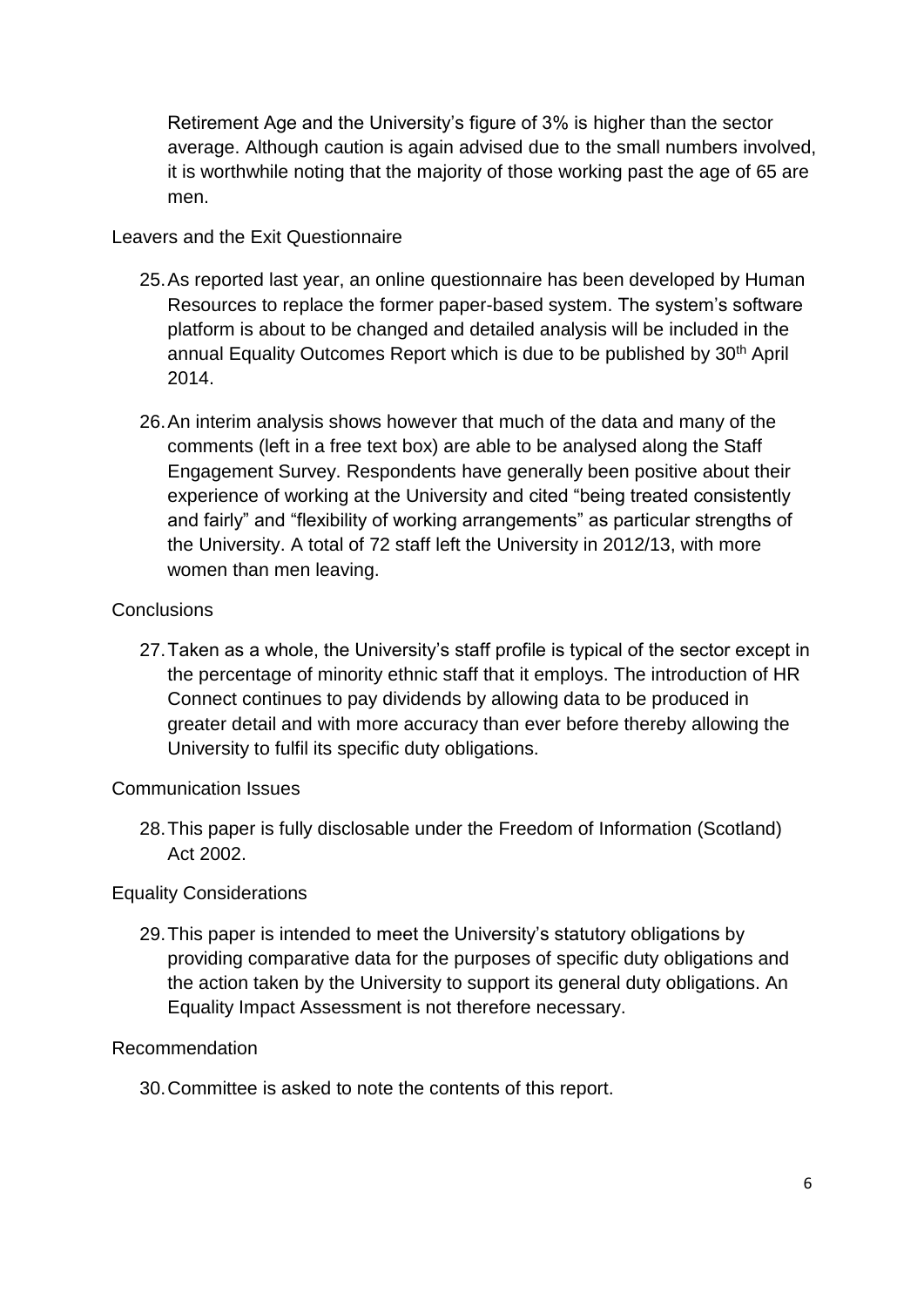Mohammed Hameed Diversity Partner 24th January 2014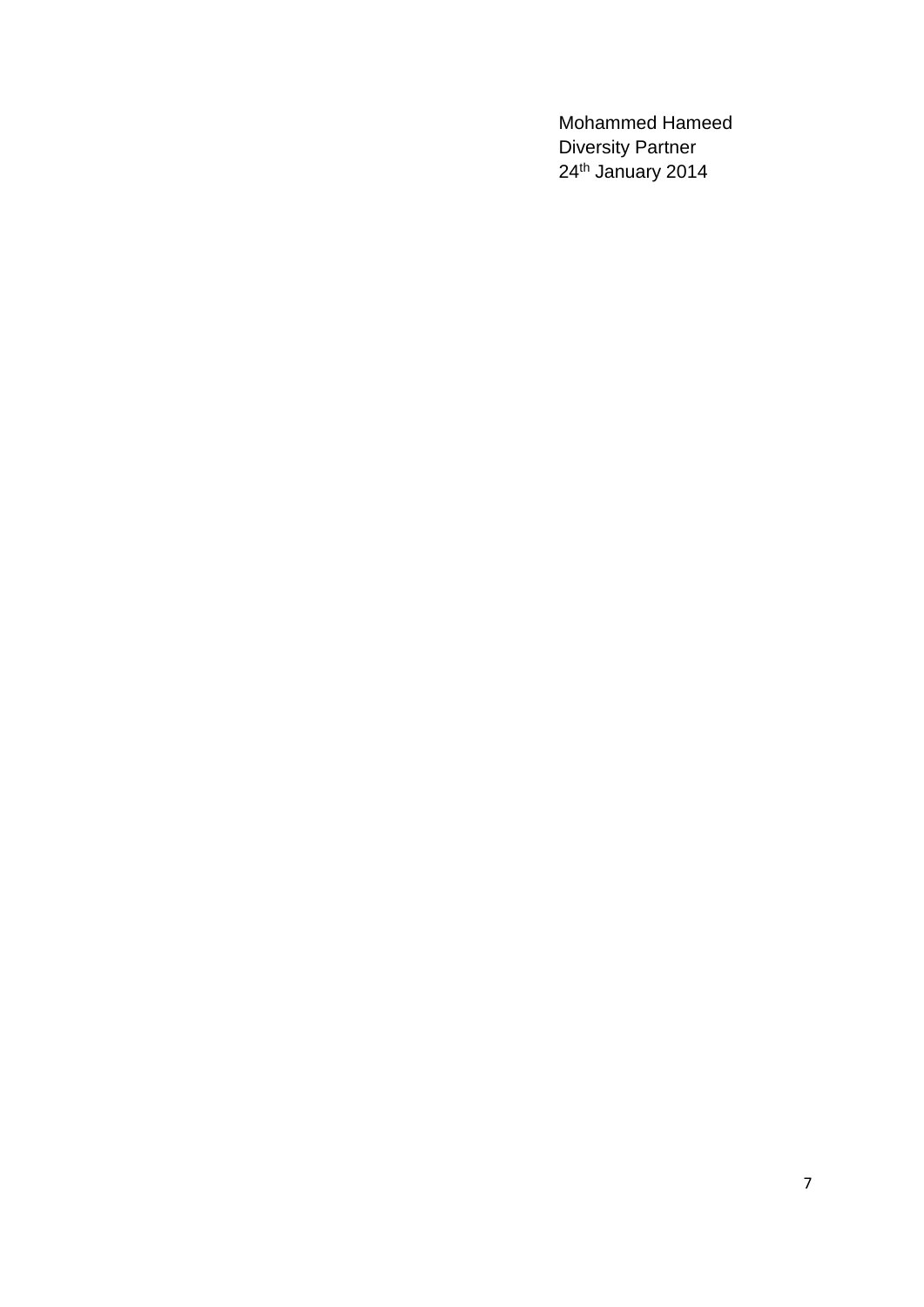

**Appendix 1**

# **Applications for Employment**

| <b>Sex</b>   | 2008/09    | 2009/10    | 2010/11   | 2011/12    | 2012/13    |
|--------------|------------|------------|-----------|------------|------------|
| Male         | 1487 (37%) | 1269 (29%) | 893 (48%) | 2029 (41%) | 2507 (42%) |
| Female       | 2272 (57%) | 1815 (42%) | 954 (51%) | 2852 (57%) | 3342 (56%) |
| Not stated   | 248 (6%)   | 1257 (29%) | 25(1%)    | 66 (1%)    | 149 (2%)   |
| <b>Total</b> | 4007       | 4341       | 1872      | 4961       | 5998       |

| <b>Disability Status</b> | 2008/09    | 2009/10    | 2010/11    | 2011/12    | 2012/13    |
|--------------------------|------------|------------|------------|------------|------------|
| No Disability            | 3695 (92%) | 3092 (71%) | 1828 (98%) | 4828 (97%) | 5837 (97%) |
| <b>Disability</b>        | 102 (3%)   | 76(2%)     | 44 (2%)    | 133 (3%)   | 161 (3%)   |
| Not stated               | 210(5%)    | 1173 (27%) | U          |            |            |
| <b>Total</b>             | 4007       | 4341       | 1872       | 4961       | 5998       |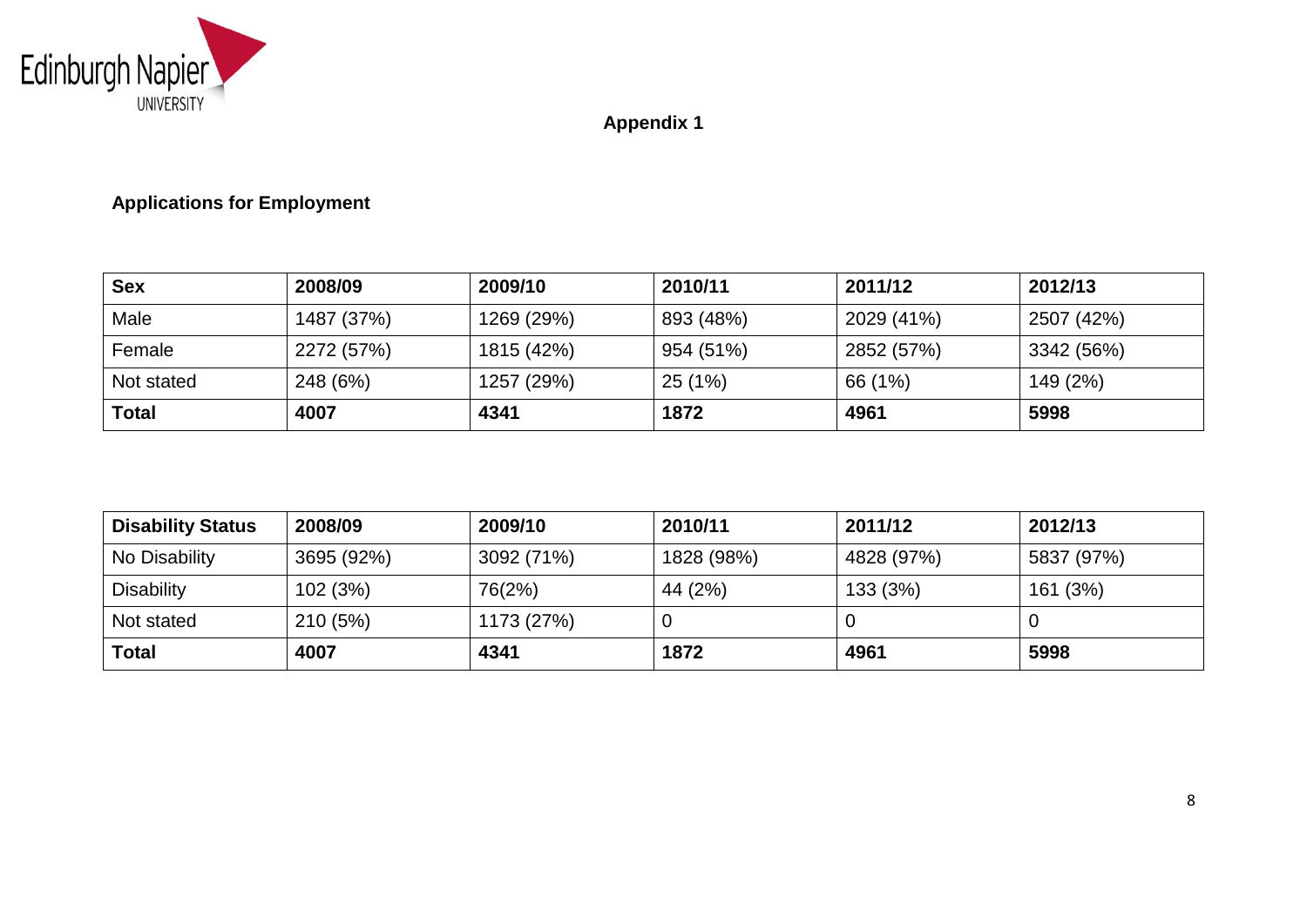| <b>Ethnic Origin</b> | 2008/9     | 2009/10    | 2010/11    | 2011/12    | 2012/13    |
|----------------------|------------|------------|------------|------------|------------|
| Minority Ethnic      | 1165 (29%) | 1251 (29%) | 680 (36%)  | 1671 (34%) | 2322 (39%) |
| <b>White British</b> | 2508 (63%) | 1832 (42%) | 1169 (63%) | 3241 (65%) | 3548 (59%) |
| <b>Not Stated</b>    | 334 (8%)   | 1258 (29%) | 23(1%)     | 49 (1%)    | 128 (2%)   |
| Total                | 4007       | 4341       | 1872       | 4961       | 5998       |

| <b>Religion or Belief</b> | 2011/12    | 2012/13      | 2013/14 | 2014/15 |
|---------------------------|------------|--------------|---------|---------|
| <b>Buddhist</b>           | 50 (1%)    | 58 (1%)      |         |         |
| Christian                 | 1833 (37%) | 2180 (36%)   |         |         |
| Hindu                     | 126 (2%)   | 157 (3%)     |         |         |
| Jewish                    | $15$ (<1%) | $21 (< 1\%)$ |         |         |
| Muslim                    | 182 (4%)   | 256 (4%)     |         |         |
| Sikh                      | $9$ (<1%)  | $19$ (<1%)   |         |         |
| Other                     | 211 (4%)   | 236 (4%)     |         |         |
| No religion or belief     | 2384 (48%) | 2800 (47%)   |         |         |
| Not known                 | 151(3%)    | 271 (4%)     |         |         |
| <b>Total</b>              | 4961       | 5998         |         |         |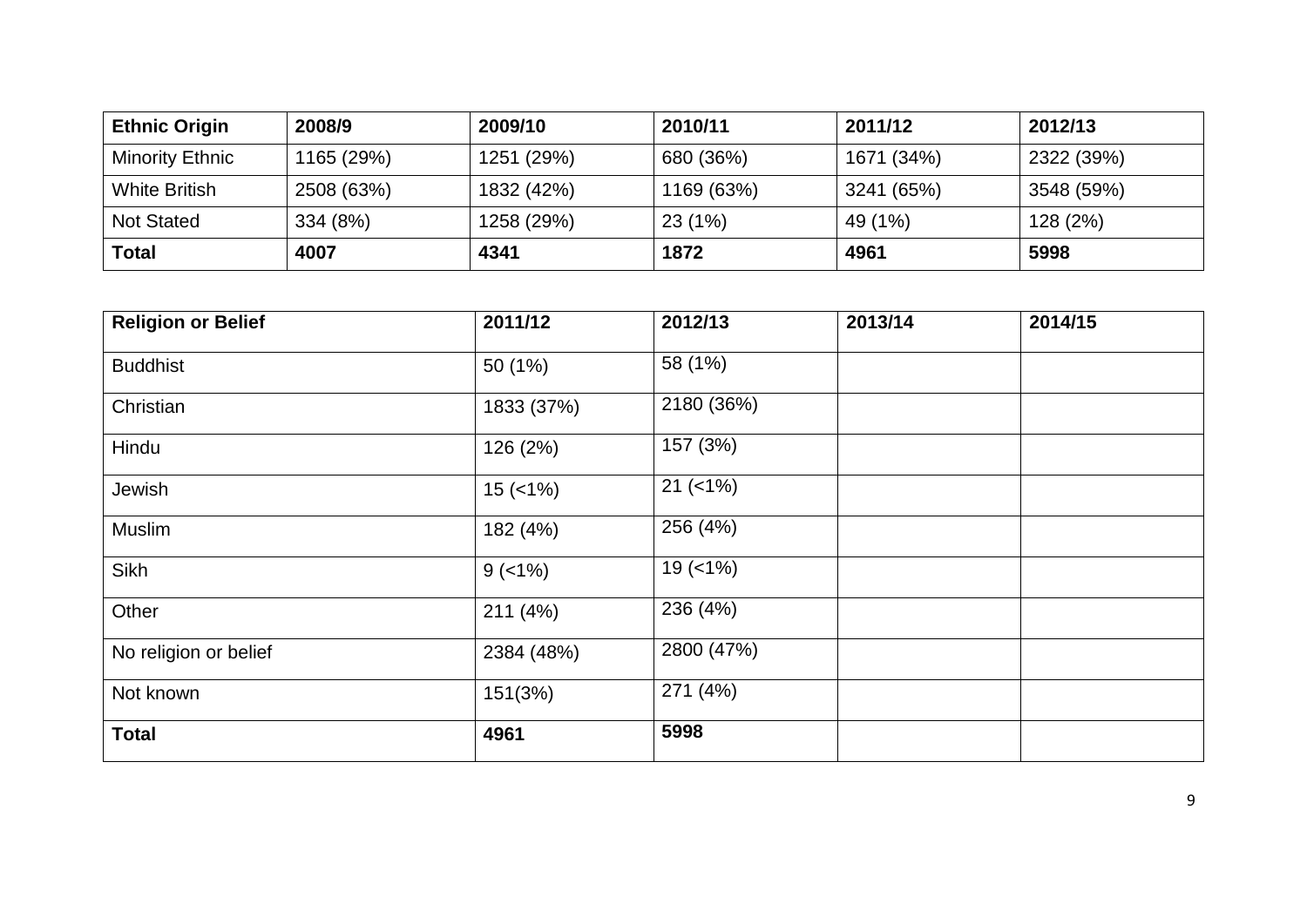| <b>Sexual Orientation</b> | 2011/12      | 2012/13    | 2013/14 | 2014/15 |
|---------------------------|--------------|------------|---------|---------|
| <b>Bisexual</b>           | 74 (1.5%)    | 118 (2%)   |         |         |
| Gay                       | 106 (2%)     | 87 (1%)    |         |         |
| Heterosexual              | 4534 (91.5%) | 5367 (90%) |         |         |
| Lesbian                   | 57 (1%)      | 53 (1%)    |         |         |
| Not known                 | 190 (4%)     | 373 (6%)   |         |         |
| <b>Total</b>              | 4961         | 5998       |         |         |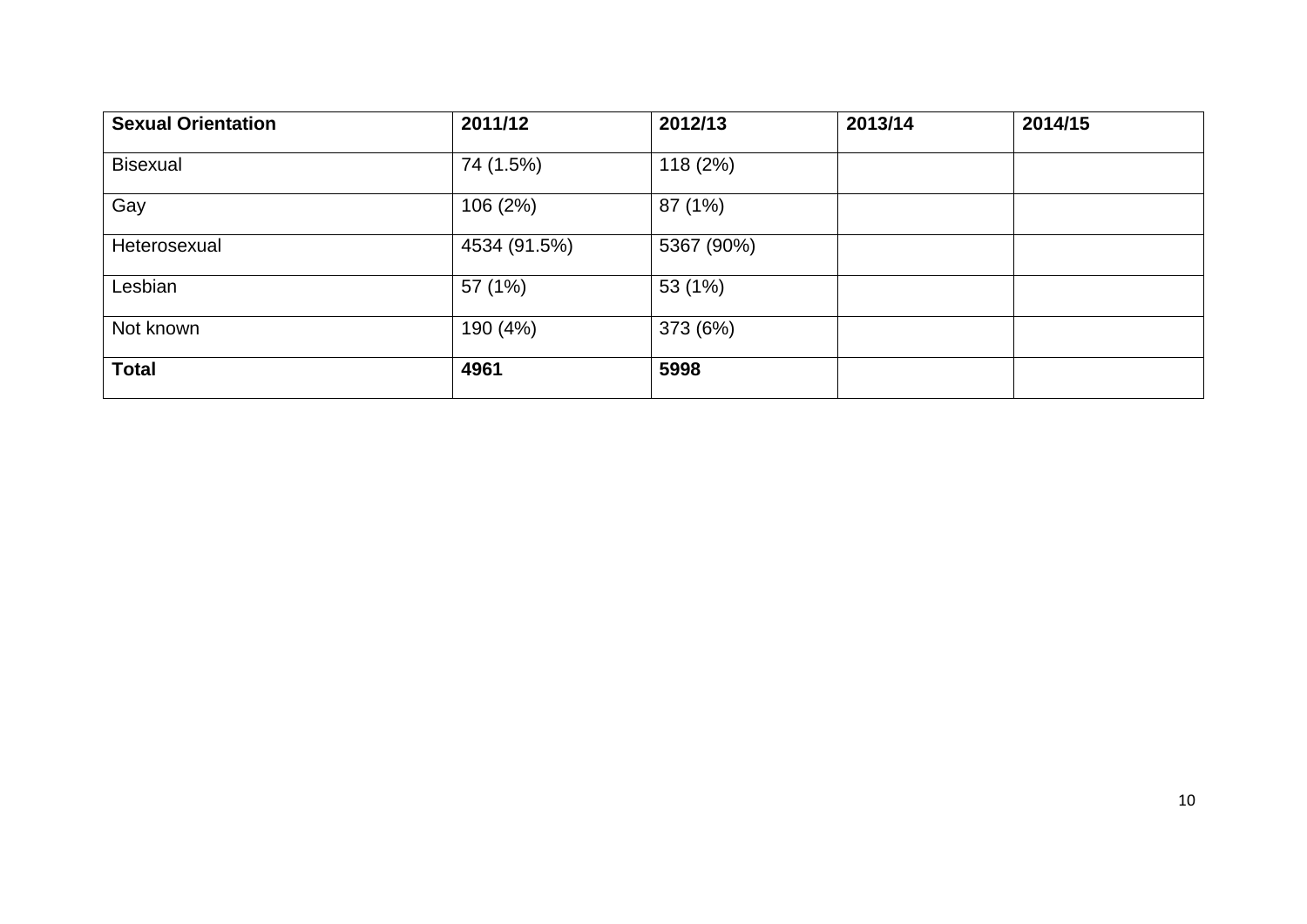### New Staff by Ethnic Origin and Sex

| Ethnicity                         |         | Male    |         | Female  |         |         |
|-----------------------------------|---------|---------|---------|---------|---------|---------|
|                                   | 2010/11 | 2011/12 | 2012/13 | 2010/11 | 2011/12 | 2012/13 |
| White<br>British/Scottish/English | 35      | 74      | 62      | 34      | 92      | 83      |
| <b>Minority Ethnic</b>            | 24      | 37      | 28      | 10      | 34      | 35      |
| Not Known/Not Stated              | 6       | 16      | 8       | 4       | 16      | 6       |
| Total                             | 65      | 124     | 98      | 48      | 142     | 124     |

# New Staff by Disability Status

|                            | Male    |         |         |         | Female  |         |  |
|----------------------------|---------|---------|---------|---------|---------|---------|--|
|                            | 2010/11 | 2011/12 | 2012/13 | 2010/11 | 2011/12 | 2012/13 |  |
| <b>Declared Disability</b> | 2       |         | 10      |         | 10      |         |  |
| No Declared Disability     | 53      | 83      | 80      | 34      | 100     | 110     |  |
| Not Known/Not Stated       | -8      | 32      | 8       | 12      | 32      |         |  |
| Total                      | 63      | 124     | 98      | 50      | 142     | 124     |  |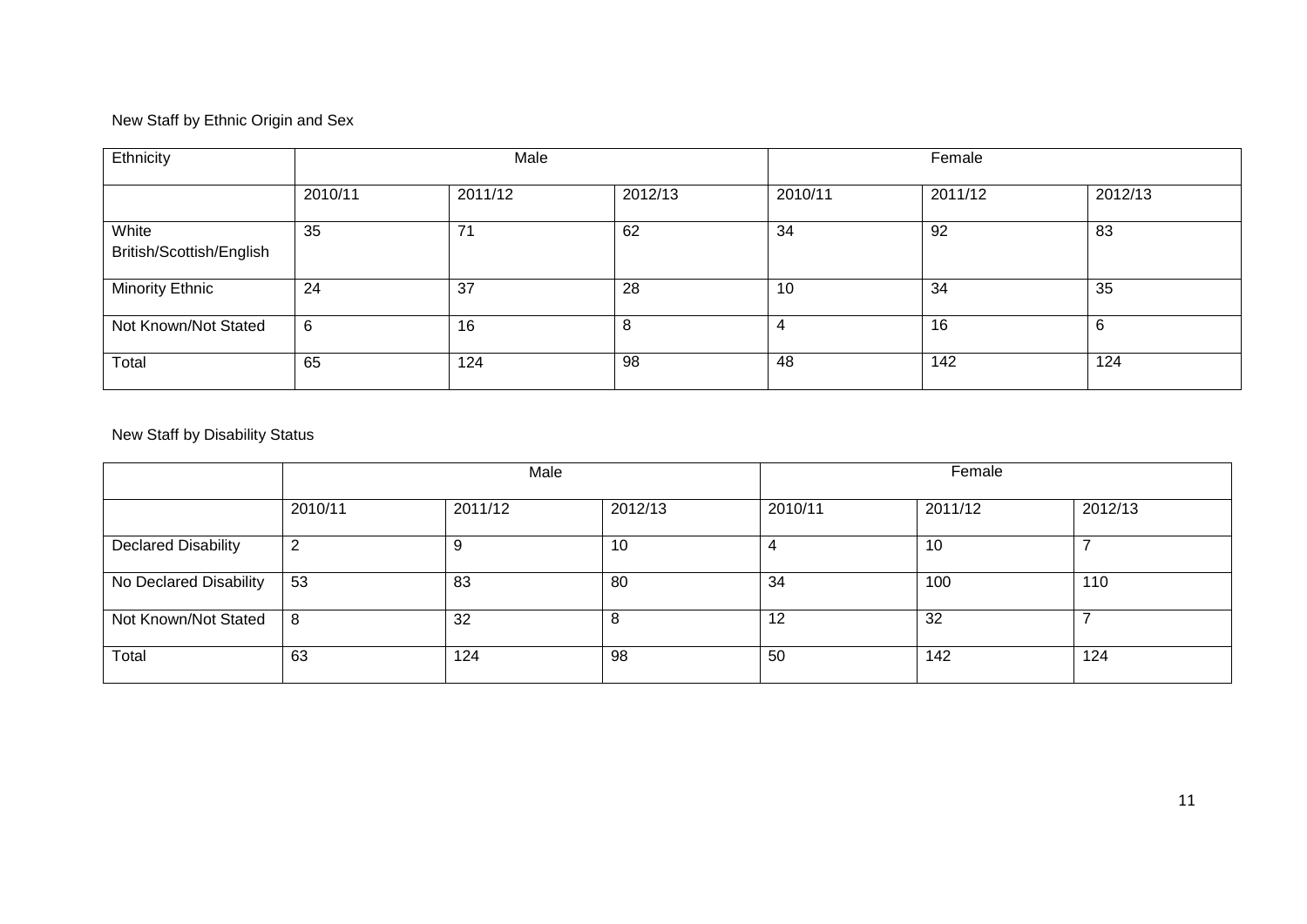### Staff by Sex 2012/13

#### *Data captured January 2014*

| <b>Sex</b> | 2007/08   | 2008/09   | 2009/10   | 2010/11   | 2011/12   | 2012/13   |
|------------|-----------|-----------|-----------|-----------|-----------|-----------|
| Female     | 933 (52%) | 939 (53%) | 879 (54%) | 843 (53%) | 871 (54%) | 903 (53%) |
| Male       | 871 (48%) | 838 (47%) | 750 (46%) | 738(47%)  | 754 (46%) | 792 (47%) |
| Total      | 1804      | 1777      | 1629      | 1581      | 1625      | 1695      |



*Note: The total number of staff employed in January 2014 was 1695. However, in some of the data that follows this figure will differ as some staff occupy more than one post which may be at different grades (see Staff by Gender and Grade for example)*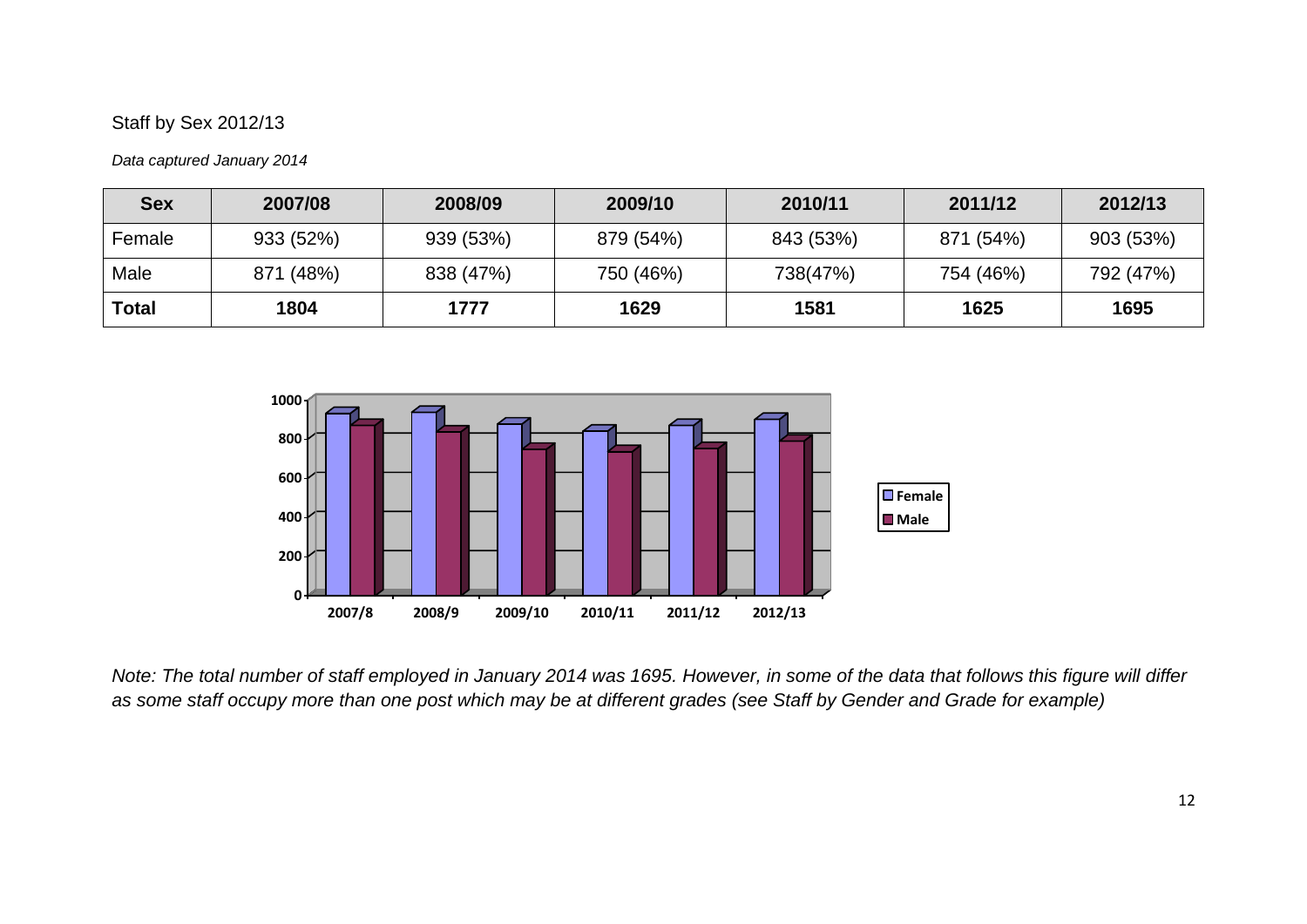# Staff by Sex and Grade 2012/13

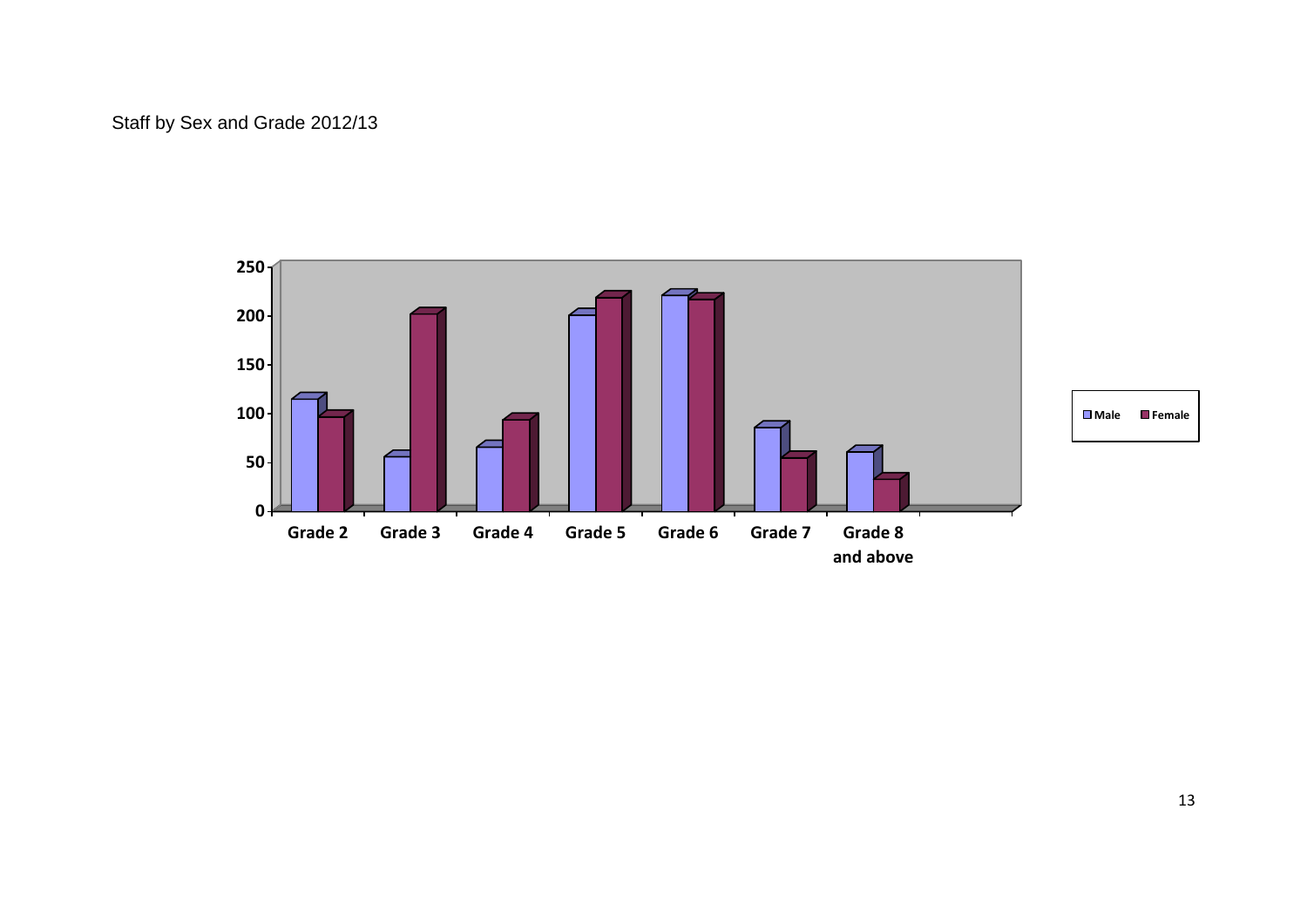# **2012/13**

| Grade              | <b>Male</b> | <b>Female</b> | <b>Total</b> |
|--------------------|-------------|---------------|--------------|
|                    |             |               |              |
| Grade 2            | 115 (54%)   | 97 (46%)      | 212 (12%)    |
| Grade 3            | 56 (22%)    | 202 (78%)     | 258 (15%)    |
|                    |             |               |              |
| Grade 4            | 66 (41%)    | 94 (59%)      | 160(9%)      |
| Grade 5            | 201 (48%)   | 219 (52%)     | 420 (25%)    |
|                    |             |               |              |
| Grade 6            | 221 (50%)   | 217 (50%)     | 438 (25%)    |
| Grade 7            | 86 (61%)    | 55 (39%)      | 141 (8%)     |
|                    |             |               |              |
| Grade 8 and above  | 61 (65%)    | 33 (35%)      | 94 (6%)      |
| <b>Grand total</b> | 806 (47%)   | 917 (53%)     | 1723         |
|                    |             |               |              |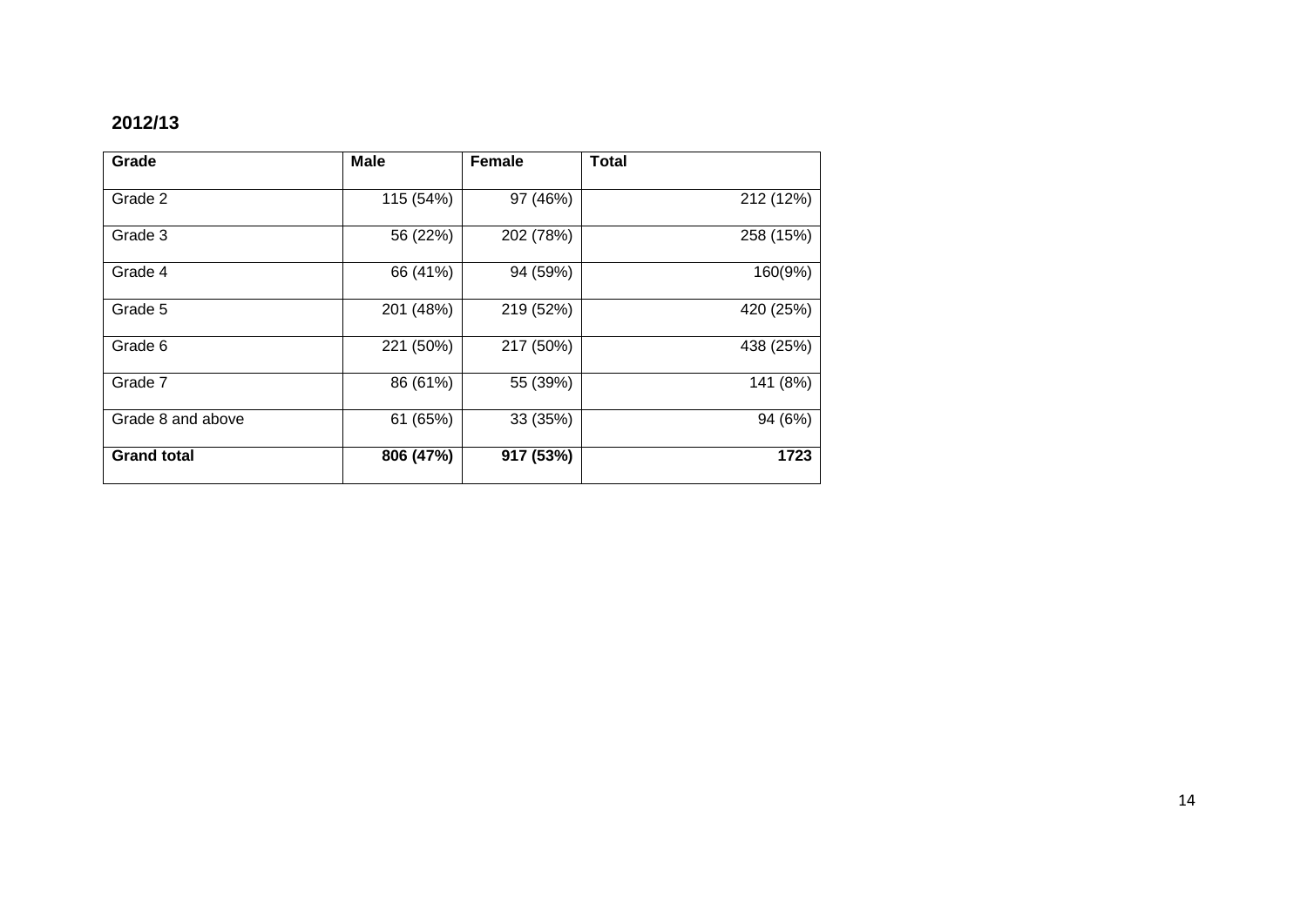# Staff by work pattern 2012/13

| <b>Academic</b> | <b>Full-Time</b> | <b>Part-Time</b> |           |
|-----------------|------------------|------------------|-----------|
| Female          | 167 (39%)        | 165 (48%)        | 332 (43%) |
| Male            | 257 (60%)        | 179 (52%)        | 436 (57%) |
| Total           | 424 (55%)        | 344 (45%)        | 768 (45%) |

| <b>Professional</b><br><b>Services</b> | <b>Full-Time</b> | <b>Part-Time</b> |             |
|----------------------------------------|------------------|------------------|-------------|
| Female                                 | 323 (52%)        | 248 (81%)        | 571 (61.5%) |
| Male                                   | 297 (48%)        | 59(19%)          | 356 (38.5%) |
| Total                                  | 620 (67%)        | 307 (33%)        | 927 (55%)   |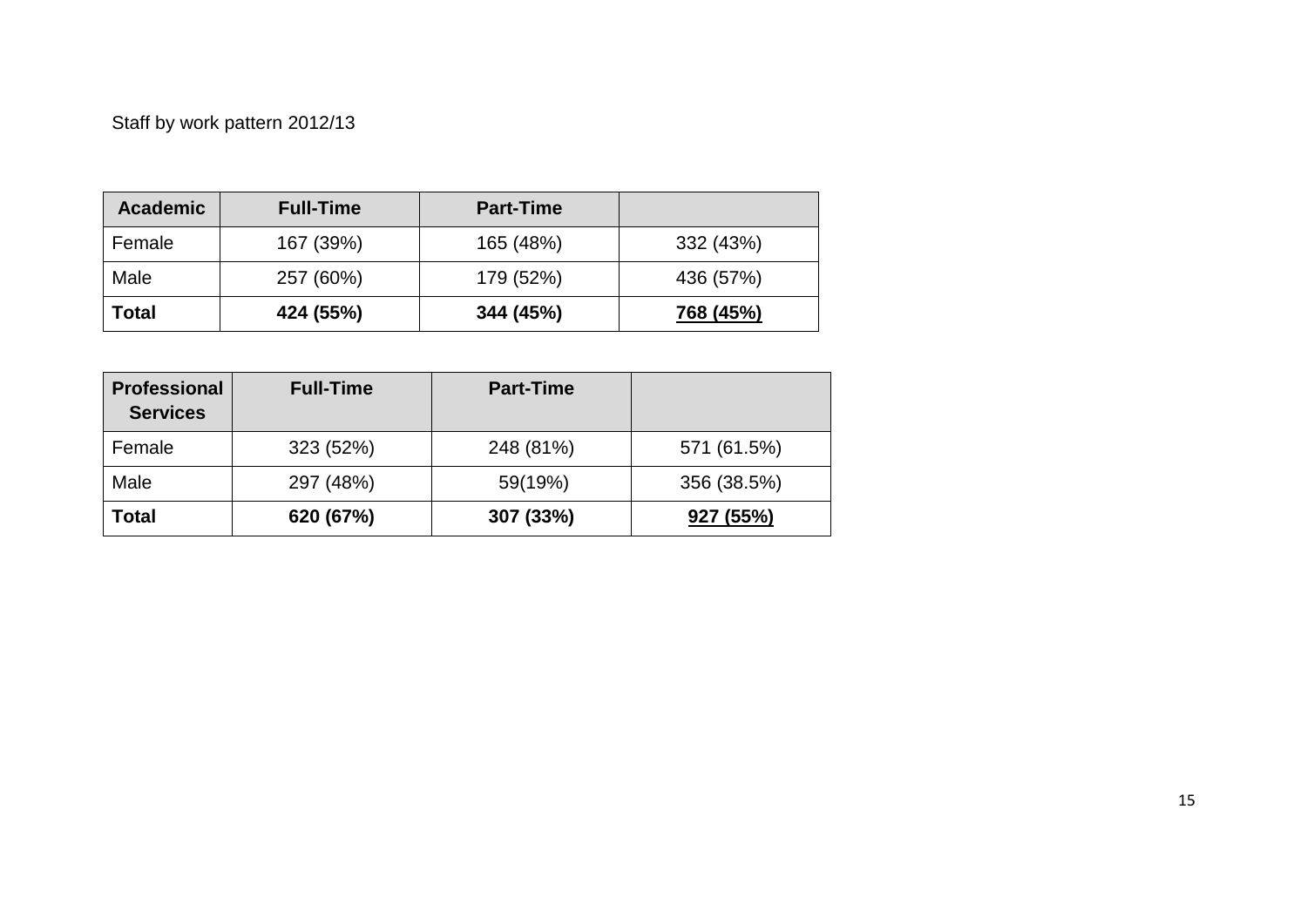# Staff by Ethnic Origin

| <b>Ethnicity</b> | 2007/08    | 2008/09    | 2009/10    | 2010/11    | 2011/12    | 2012/13    |
|------------------|------------|------------|------------|------------|------------|------------|
| Minority Ethnic  | 91(5%)     | 99 (6%)    | 93(6%)     | 248 (15%)  | 274 (17%)  | 396 (23%)  |
| White            | 1591 (88%) | 1568 (88%) | 1452 (89%) | 1258 (80%) | 1261 (78%) | 1299 (77%) |
| Unknown          | 122 (7%)   | 110 (6%)   | 80 (5%)    | 75 (5%)    | 90(5%)     | 0          |
| Total            | 1804       | 1777       | 1625       | 1581       | 1625       | 1695       |

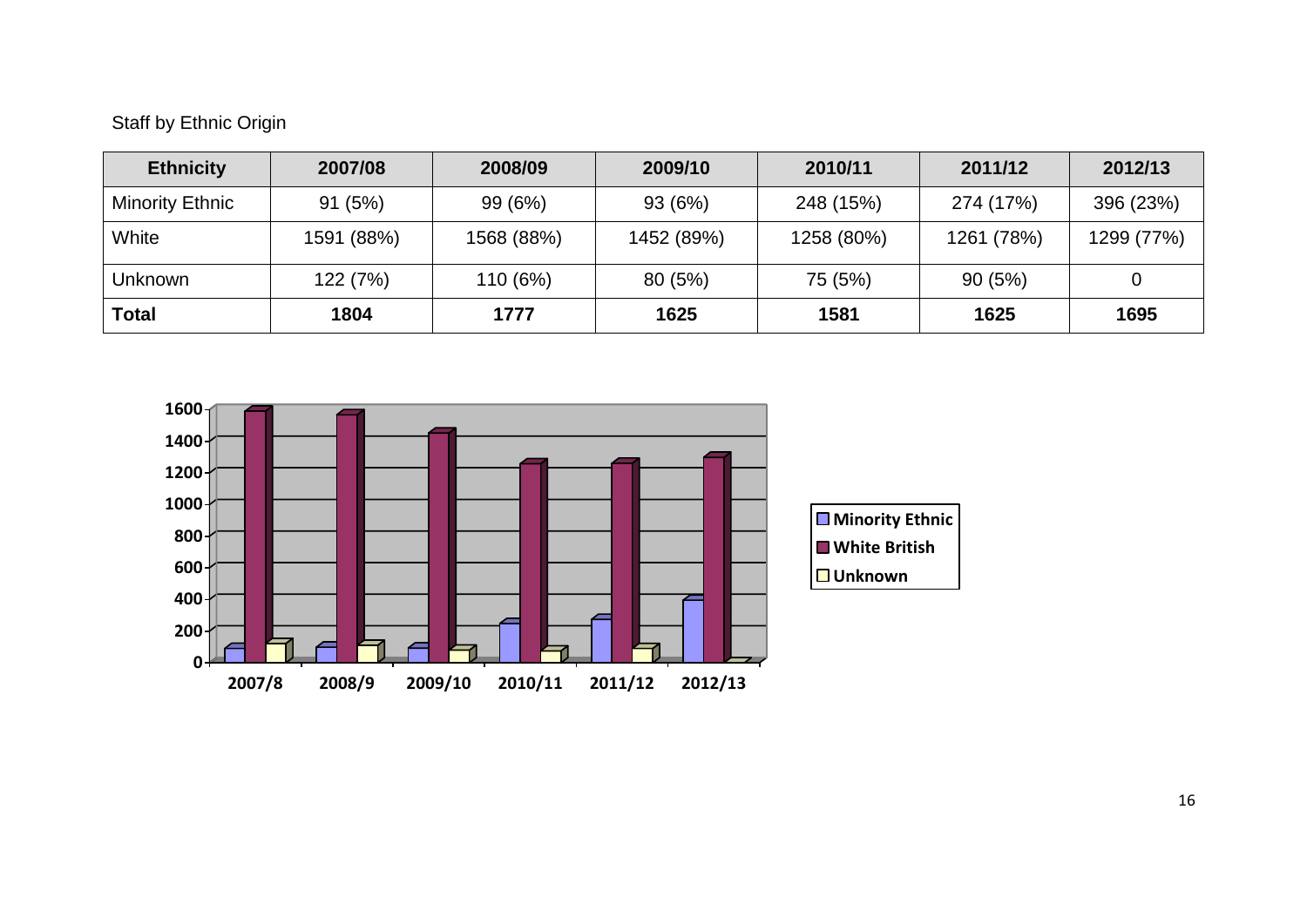# Staff by Ethnic Origin and Gender 2012/13





### Grade 2

| <b>Ethnicity</b>                  | <b>Male</b> | <b>Female</b> | <b>Total</b> |
|-----------------------------------|-------------|---------------|--------------|
| White<br>British/Scottish/English | 75          | 68            | 143          |
| <b>Minority Ethnic</b>            | 40          | 28            | 68           |
| Total                             | 115         | 96            | 211          |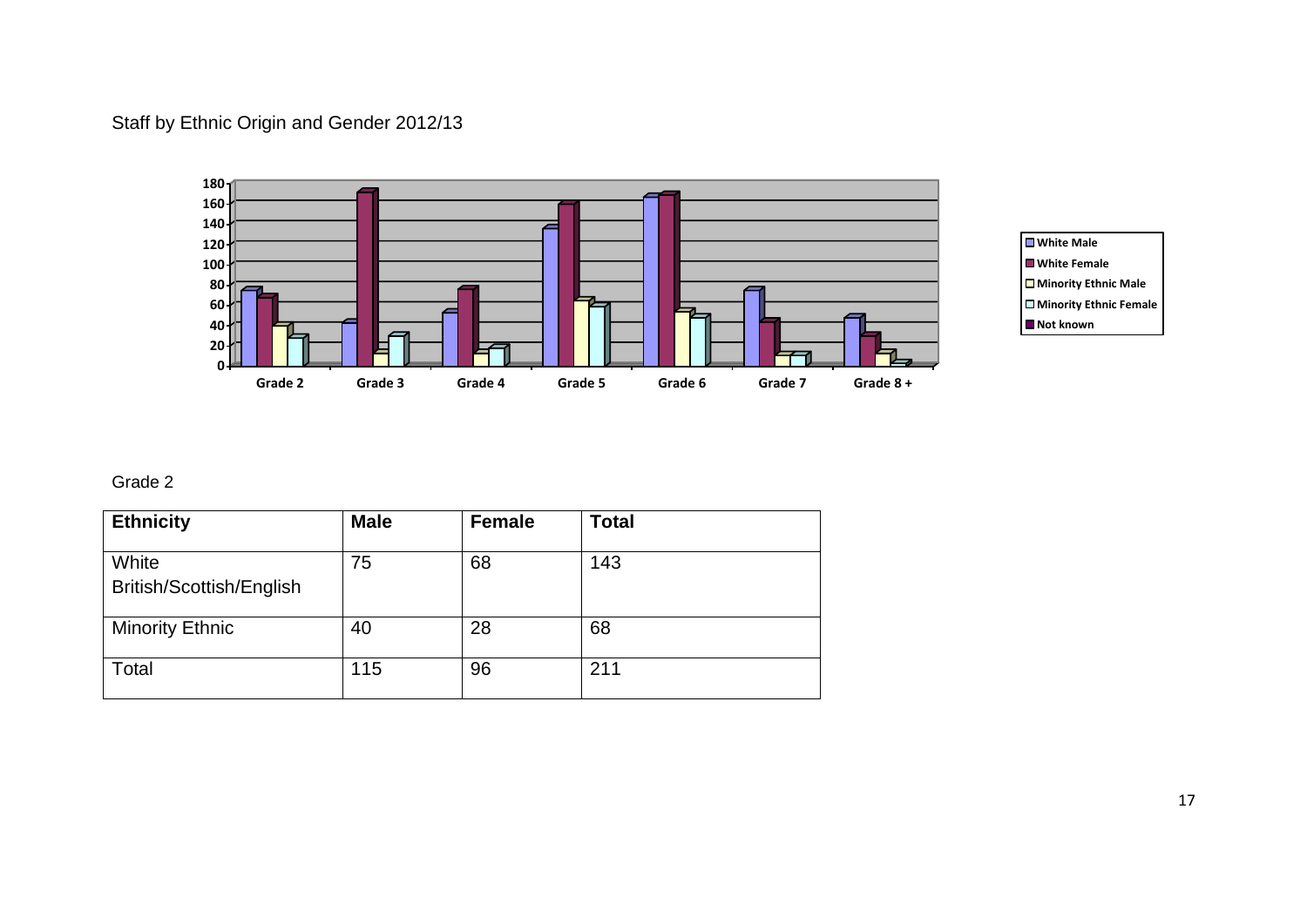## Grade 3

| <b>Ethnicity</b>                  | <b>Male</b> | <b>Female</b> | <b>Total</b> |
|-----------------------------------|-------------|---------------|--------------|
| White<br>British/Scottish/English | 43          | 172           | 215          |
| <b>Minority Ethnic</b>            | 13          | 30            | 43           |
| Total                             | 56          | 202           | 258          |

## Grade 4

| <b>Ethnicity</b>                  | <b>Male</b> | <b>Female</b> | <b>Total</b> |
|-----------------------------------|-------------|---------------|--------------|
| White<br>British/Scottish/English | 53          | 76            | 129          |
| <b>Minority Ethnic</b>            | 13          | 18            | 31           |
| Total                             | 66          | 94            | 160          |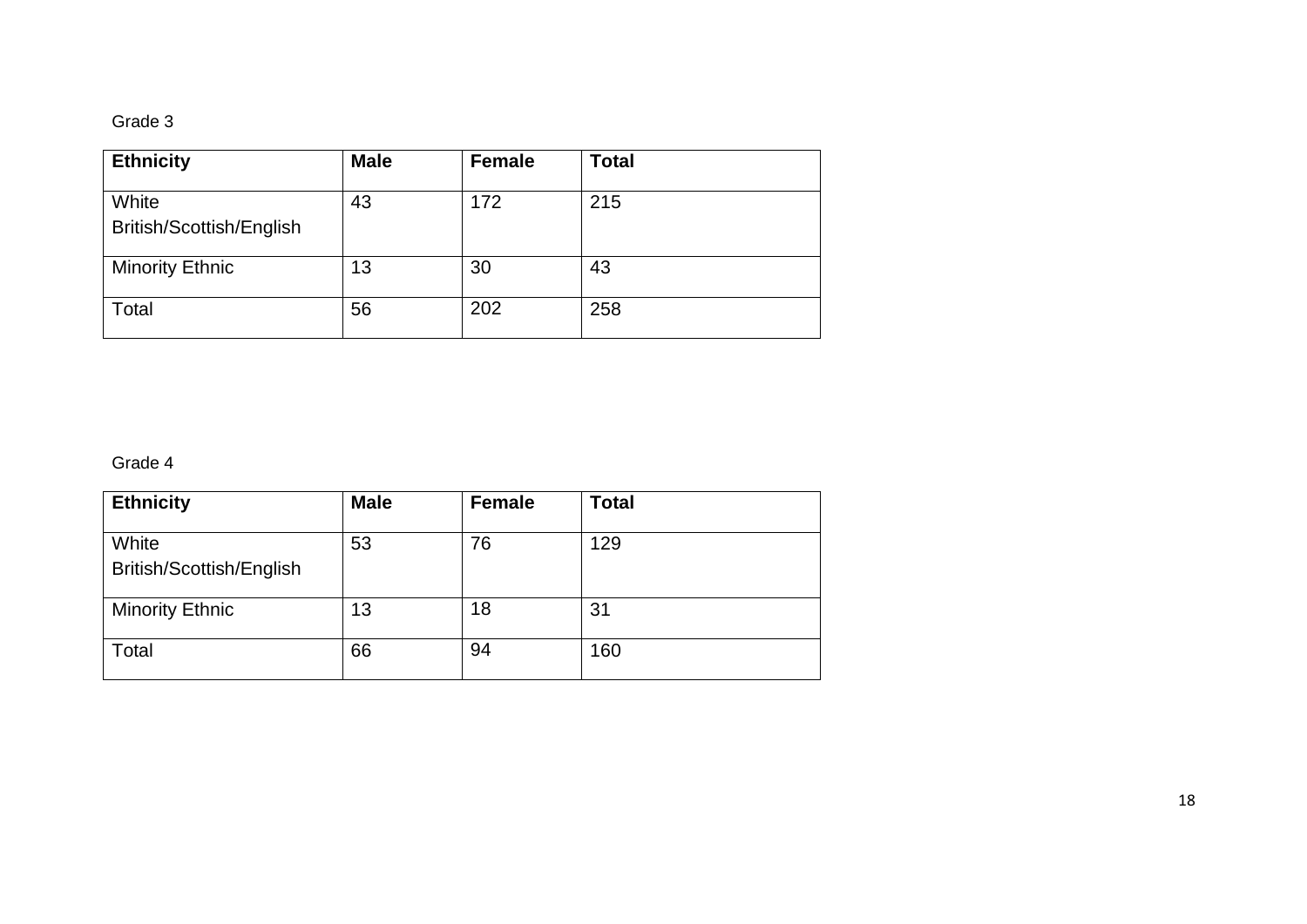## Grade 5

| <b>Ethnicity</b>                  | <b>Male</b> | <b>Female</b> | <b>Total</b> |
|-----------------------------------|-------------|---------------|--------------|
| White<br>British/Scottish/English | 136         | 160           | 296          |
| <b>Minority Ethnic</b>            | 65          | 59            | 124          |
| Total                             | 201         | 219           | 420          |

## Grade 6

| <b>Ethnicity</b>                  | <b>Male</b> | <b>Female</b> | <b>Total</b> |
|-----------------------------------|-------------|---------------|--------------|
| White<br>British/Scottish/English | 167         | 169           | 336          |
| <b>Minority Ethnic</b>            | 54          | 48            | 102          |
| Total                             | 221         | 217           | 438          |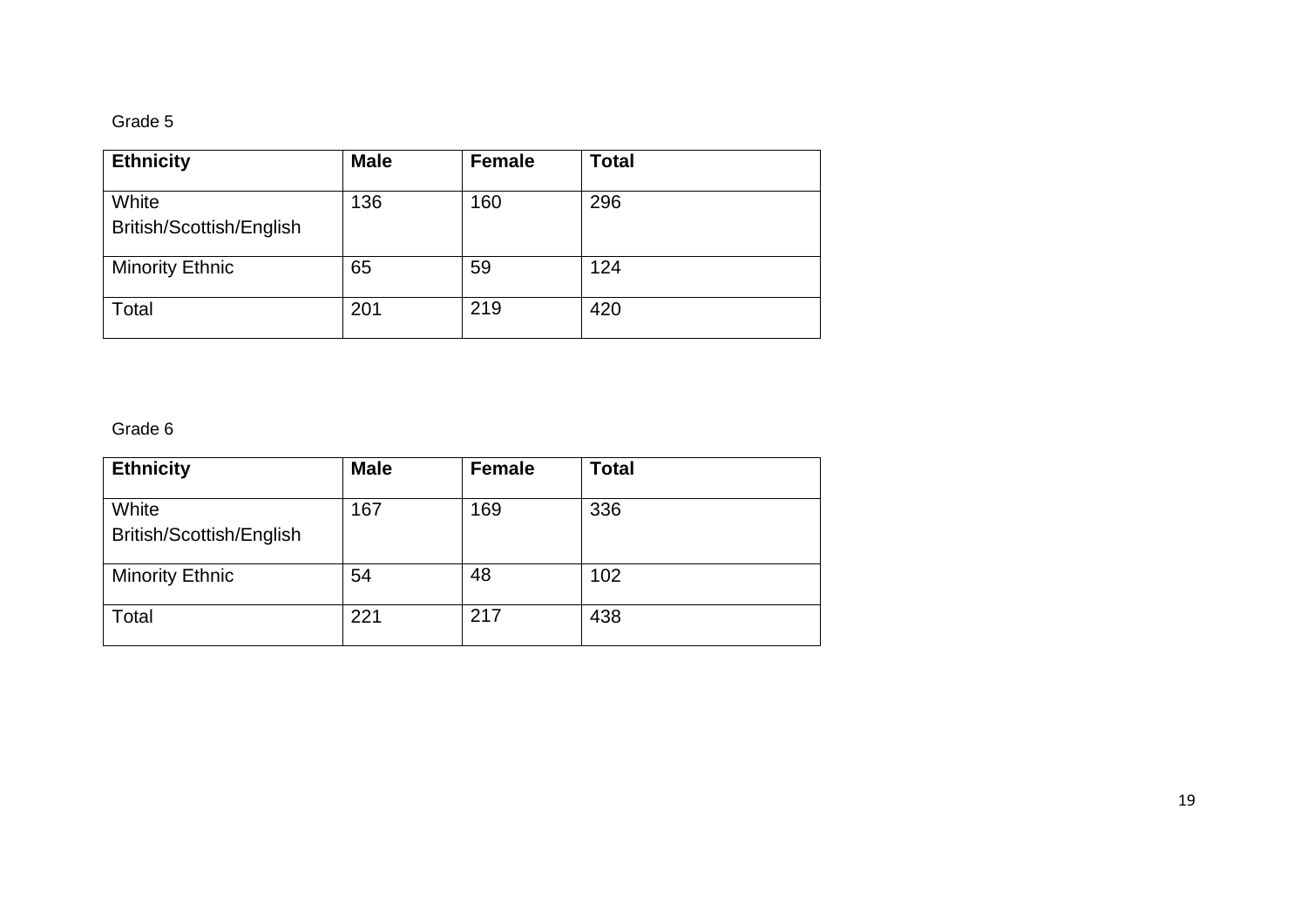## Grade 7

| <b>Ethnicity</b>                  | <b>Male</b> | <b>Female</b> | <b>Total</b> |
|-----------------------------------|-------------|---------------|--------------|
| White<br>British/Scottish/English | 75          | 44            | 119          |
| <b>Minority Ethnic</b>            | 11          | 11            | 22           |
| Total                             | 86          | 55            | 141          |

### Grade 8 and above

| <b>Ethnicity</b>                  | <b>Male</b> | <b>Female</b> | <b>Total</b> |
|-----------------------------------|-------------|---------------|--------------|
| White<br>British/Scottish/English | 48          | 30            | 78           |
| <b>Minority Ethnic</b>            | 13          | 3             | 16           |
| Total                             | 61          | 33            | 94           |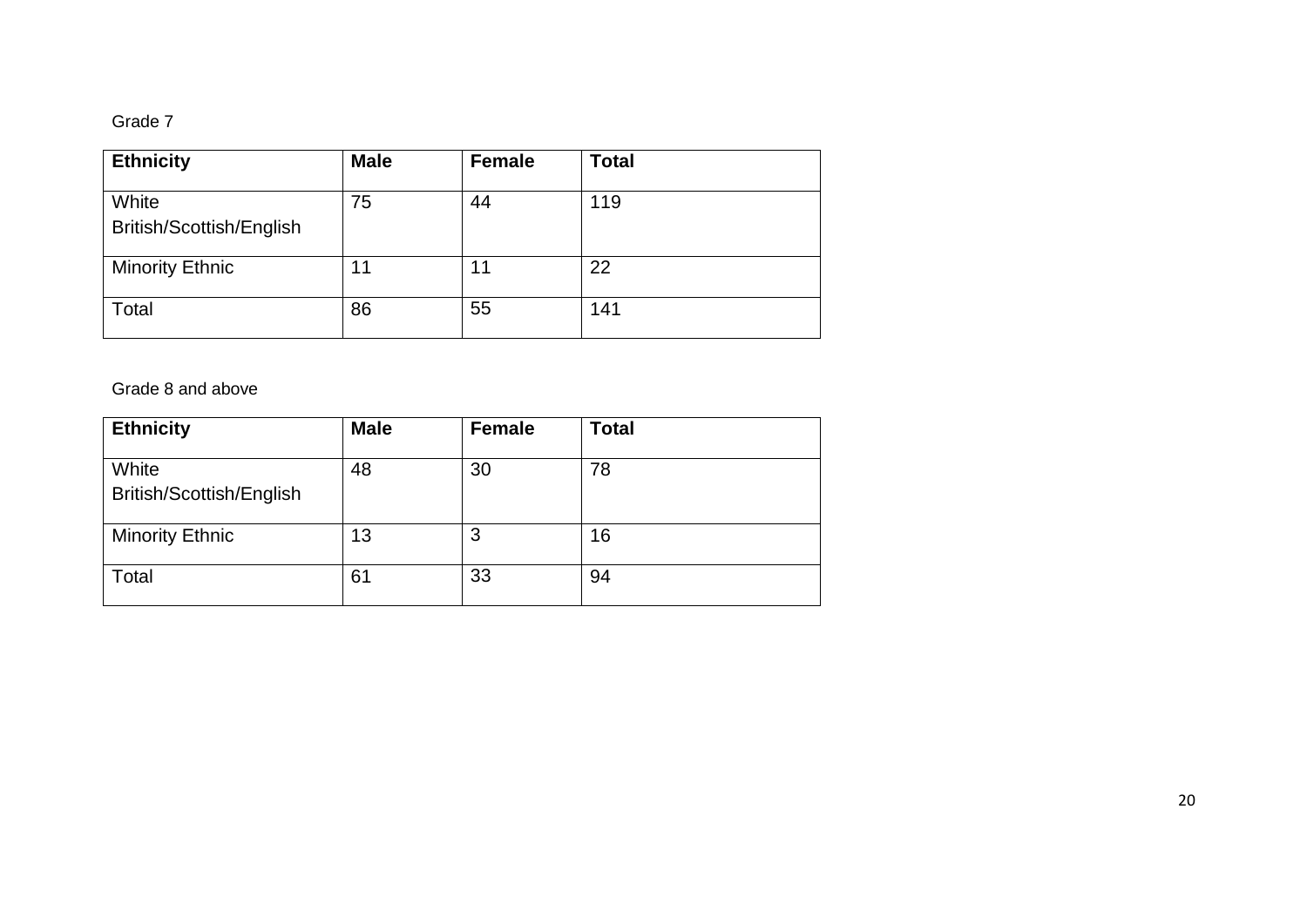# Staff by Disability Status

| <b>Disability Status</b> | 2010/11    | 2011/12    | 2012/13    | 2013/14 |
|--------------------------|------------|------------|------------|---------|
| <b>Disabled</b>          | 57 (4%)    | 78 (5%)    | 91(5%)     |         |
| Not Disabled             | 1371 (87%) | 1363 (84%) | 1428 (84%) |         |
| Unknown                  | 153 (10%)  | 184 (11%)  | 176 (11%)  |         |
| <b>Total</b>             | 1581       | 1625       | 1695       |         |

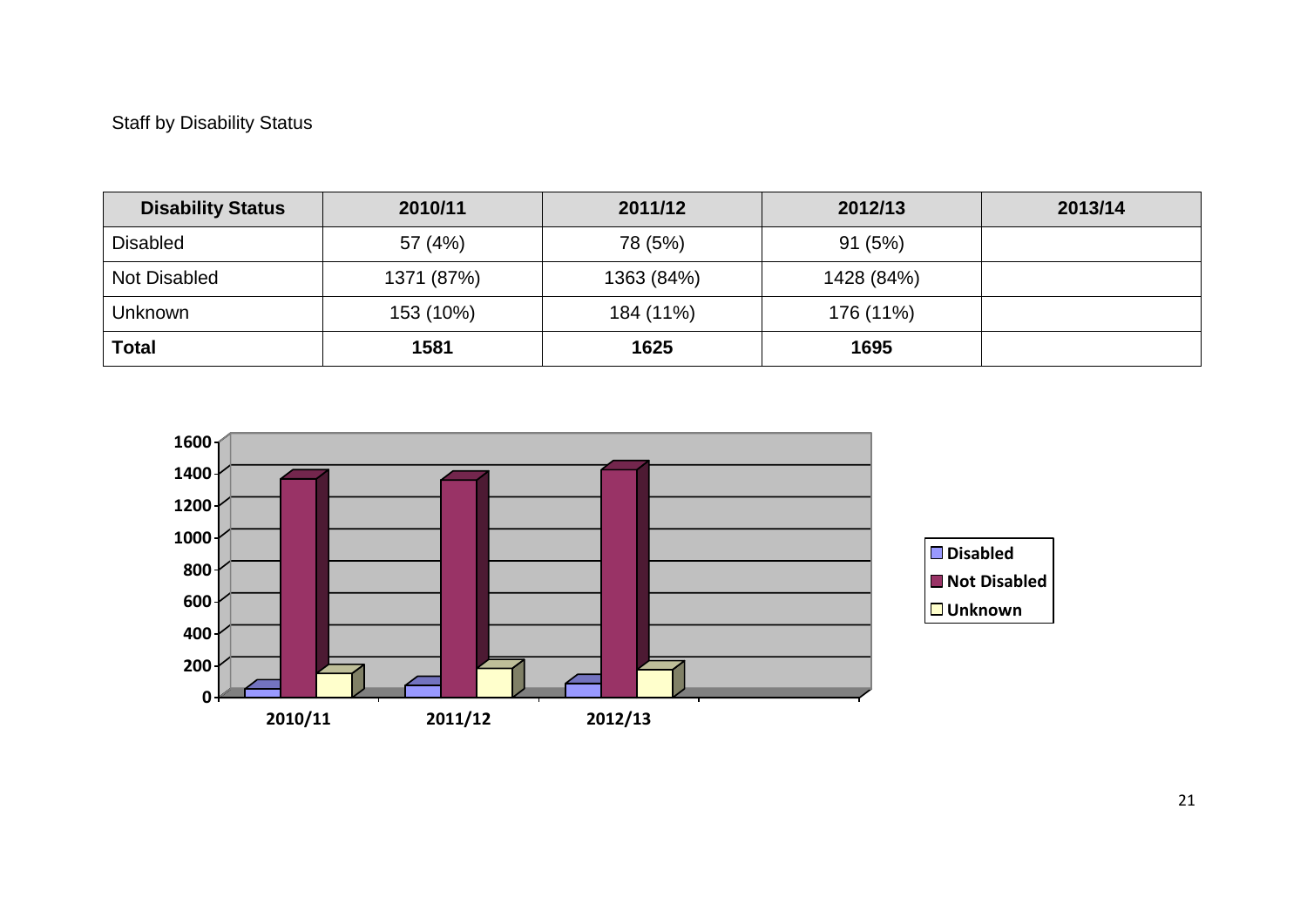Staff with a Declared Disability and Grade

| Grade             | 2010/11 | 2011/12 | 2012/13 | 2013/14 |
|-------------------|---------|---------|---------|---------|
| Grade 2 to 5      | 35      | 51      | 57      |         |
| Grade 5 and above | 22      | 28      | 34      |         |
| <b>Total</b>      | 57      | 79      | 91      |         |

*Note: The University collects disability data in line with HESA categories but only publishes the data in the form above in order to not identify individuals.*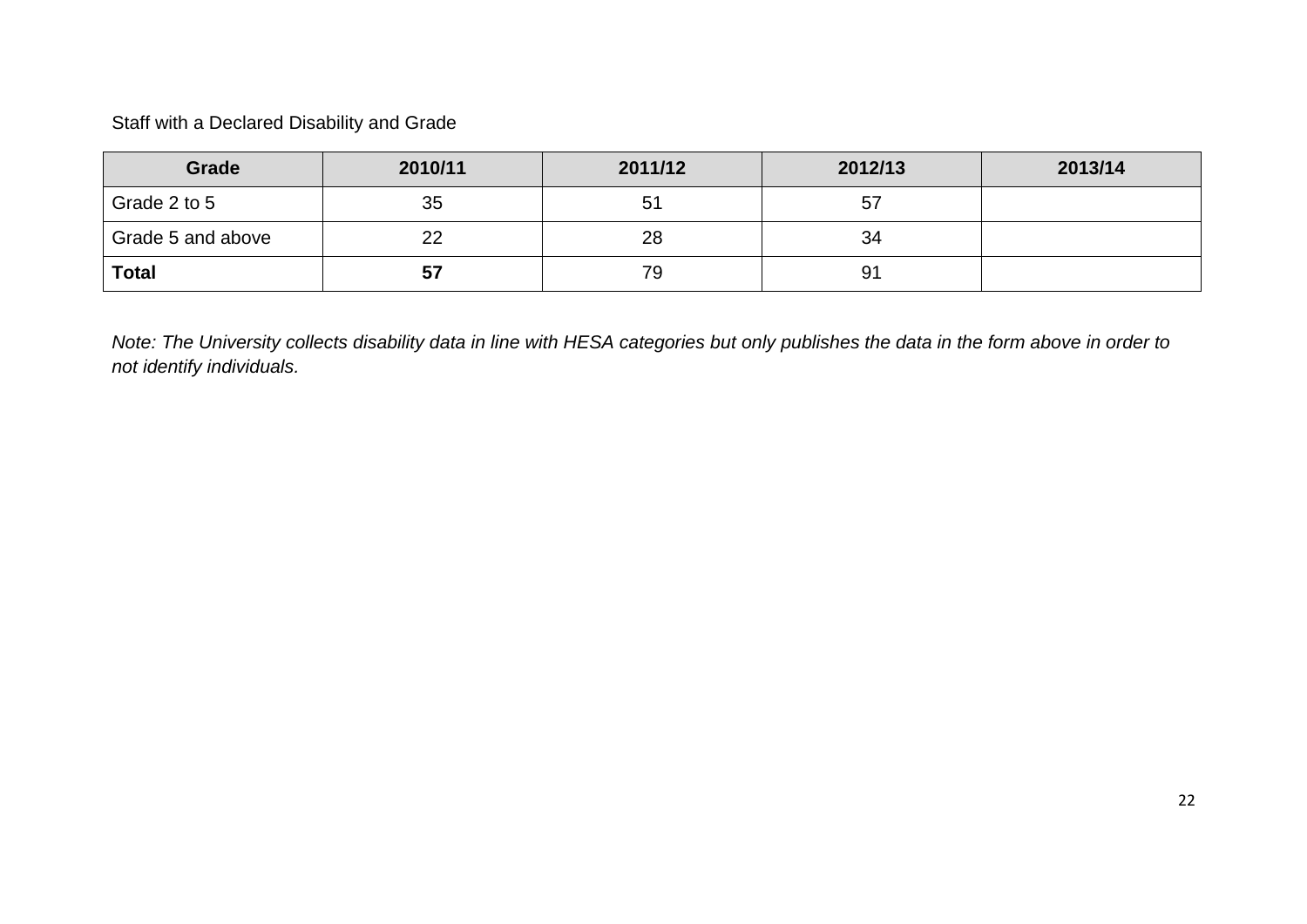|  |  |  | Staff by Age Group |
|--|--|--|--------------------|
|--|--|--|--------------------|

| <b>Age Group</b> | 2007/08   | 2008/09   | 2009/10   | 2010/11   | 2011/12   | 2012/13   |
|------------------|-----------|-----------|-----------|-----------|-----------|-----------|
| Under 35         | 440 (24%) | 436 (25%) | 351(22%)  | 317 (20%) | 316 (19%) | 336 (20%) |
| 35-54            | 975 (54%) | 968 (54%) | 934 (57%) | 913 (58%) | 926 (57%) | 956 (56%) |
| Over 55          | 389 (22%) | 373 (21%) | 340 (21%) | 351(22%)  | 383 (24%) | 360 (21%) |
| $65+$            |           |           |           |           |           | 43 (3%)   |
| <b>Total</b>     | 1804      | 1777      | 1625      | 1581      | 1625      | 1695      |

*Note: From 2013, a new category (65+) has been added in order to track for proportion of staff working after what used to be 'normal retirement age'*

Staff by Religion or Belief

| <b>Religion or Belief</b> | 2012/13    | 2013/14 |
|---------------------------|------------|---------|
| No Religion or Belief     | 337 (48%)  |         |
| Christian                 | 294 (42%)  |         |
| Not Known                 | 1003 (59%) |         |
| <b>All Others</b>         | 62 (9%)    |         |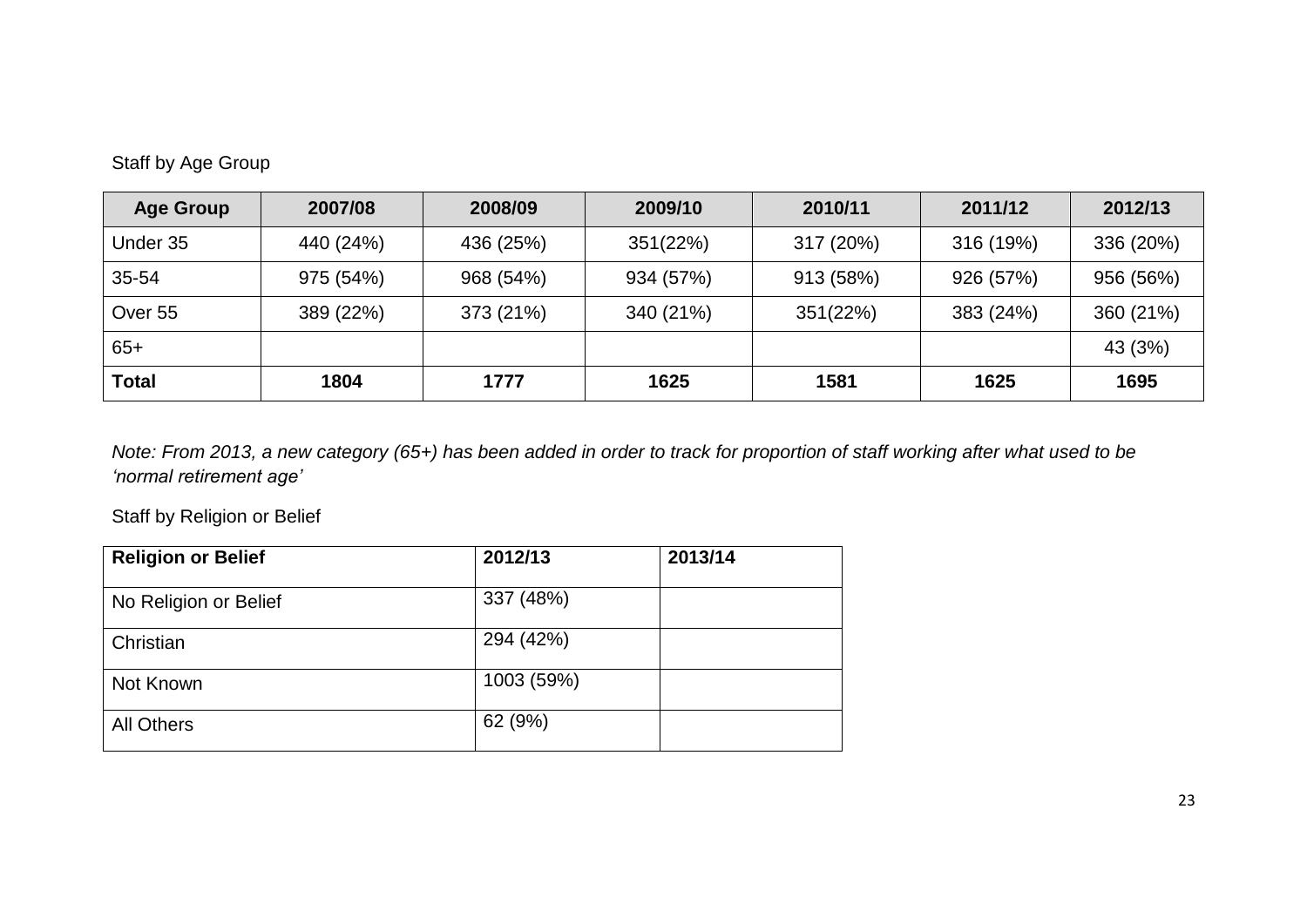Note: Percentages are given as a percentage of those who have declared and not as a percentage of all staff

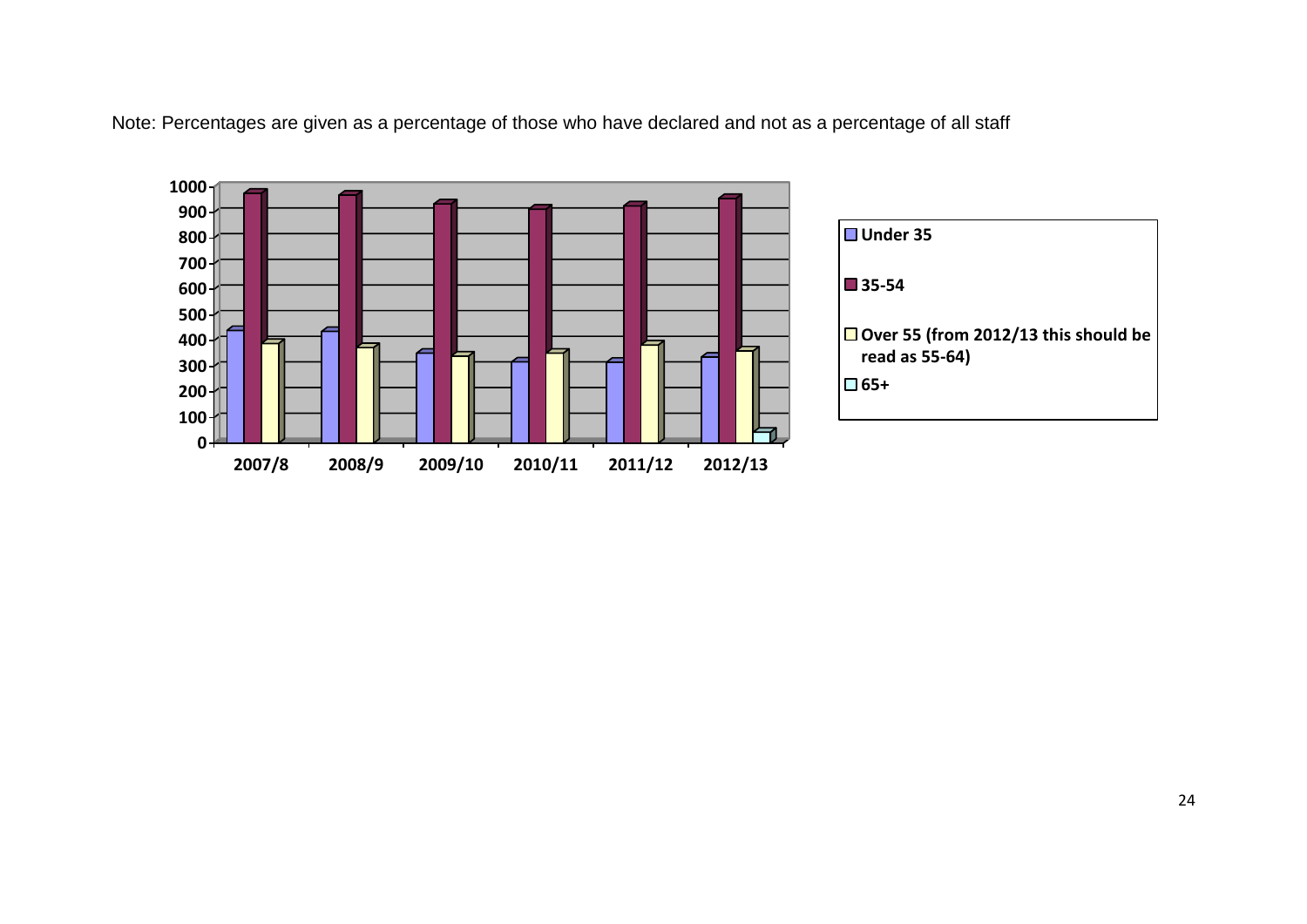# Male Staff by Age Group and Grade

| Grade                | Under 35       |          |                | 35-54          |         |                | Over <sub>55</sub> |                |                | $65+$           |
|----------------------|----------------|----------|----------------|----------------|---------|----------------|--------------------|----------------|----------------|-----------------|
|                      | 2010/11        | 2011/12  | 2012/13        | 2010/11        | 2011/12 | 2012/13        | 2010/11            | 2011/12        | 2012/13*       | 2012/13         |
| Grade 2              | 51             | 48       | 52             | 40             | 37      | 35             | 23                 | 27             | 18             | $6\phantom{1}6$ |
| Grade 3              | 14             | 10       | 12             | 38             | 39      | 39             | 5                  | $\overline{4}$ | $\overline{4}$ | $\overline{0}$  |
| Grade 4              | 20             | 26       | 24             | 23             | 35      | 33             | 5                  | 10             | 9              | $\overline{0}$  |
| Grade 5              | 34             | 40       | 44             | 96             | 107     | 100            | 36                 | 39             | 41             | $6\phantom{1}6$ |
| Grade 6              | 20             | 22       | 19             | 141            | 145     | 152            | 46                 | 50             | 39             | 10              |
| Grade 7              | $\mathbf{1}$   | 1        | $\overline{2}$ | 48             | 45      | 45             | 28                 | 31             | 34             | 2               |
| Grade 8<br>and above | 5              | $\Omega$ | $\Omega$       | 35             | 29      | 31             | 24                 | 21             | 26             | $\overline{4}$  |
| <b>Misc</b>          | $\overline{0}$ | $\Omega$ | $\overline{0}$ | $\overline{2}$ | 3       | $\overline{0}$ | 3                  | 5              | $\Omega$       | $\overline{0}$  |
| Total                | 145            | 147      | 153            | 427            | 440     | 435            | 174                | 187            | 171            | 28              |

\* From 2012/13 this group is restricted to age group 55 to 64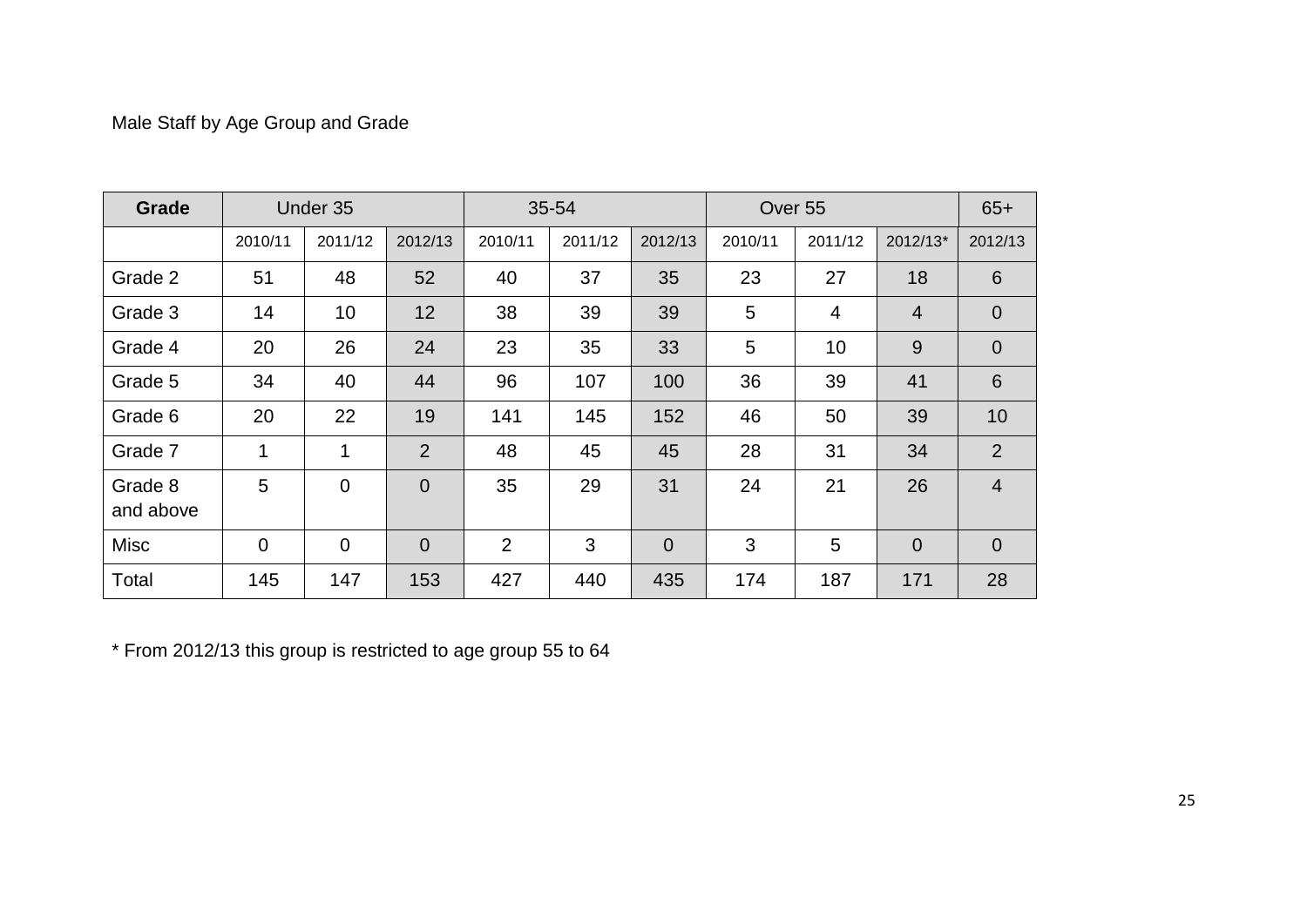# Female Staff by Age Group and Grade

| <b>Grade</b>         | Under 35       |                |                | 35-54          |         |                | Over 55 |         |                | $65+$          |
|----------------------|----------------|----------------|----------------|----------------|---------|----------------|---------|---------|----------------|----------------|
|                      | 2010/11        | 2011/12        | 2012/13        | 2010/11        | 2011/12 | 2012/13        | 2010/11 | 2011/12 | 2012/13        | 2012/13        |
| Grade 2              | 32             | 34             | 40             | 39             | 30      | 30             | 22      | 25      | 24             | 2              |
| Grade 3              | 48             | 57             | 53             | 97             | 101     | 100            | 50      | 51      | 47             | 2              |
| Grade 4              | 23             | 22             | 23             | 47             | 57      | 59             | 10      | 12      | 11             | $\mathbf{1}$   |
| Grade 5              | 44             | 48             | 45             | 108            | 115     | 125            | 28      | 38      | 35             | 3              |
| Grade 6              | 23             | 20             | 20             | 147            | 152     | 153            | 39      | 43      | 41             | $\overline{2}$ |
| Grade 7              | $\mathbf 0$    | 1              | $\overline{2}$ | 28             | 31      | 33             | 18      | 20      | 19             | $\overline{0}$ |
| Grade 8<br>and above | $\overline{0}$ | $\Omega$       | $\overline{0}$ | 22             | 20      | 20             | 11      | 13      | 12             | $\mathbf{1}$   |
| <b>Misc</b>          | 2              | $\overline{0}$ | $\overline{0}$ | $\overline{2}$ | 1       | $\overline{0}$ | 3       | 1       | $\overline{0}$ | $\overline{0}$ |
| Total                | 172            | 182            | 183            | 490            | 507     | 520            | 181     | 203     | 189            | 11             |

\* From 2012/13 this group is restricted to age group 55 to 64